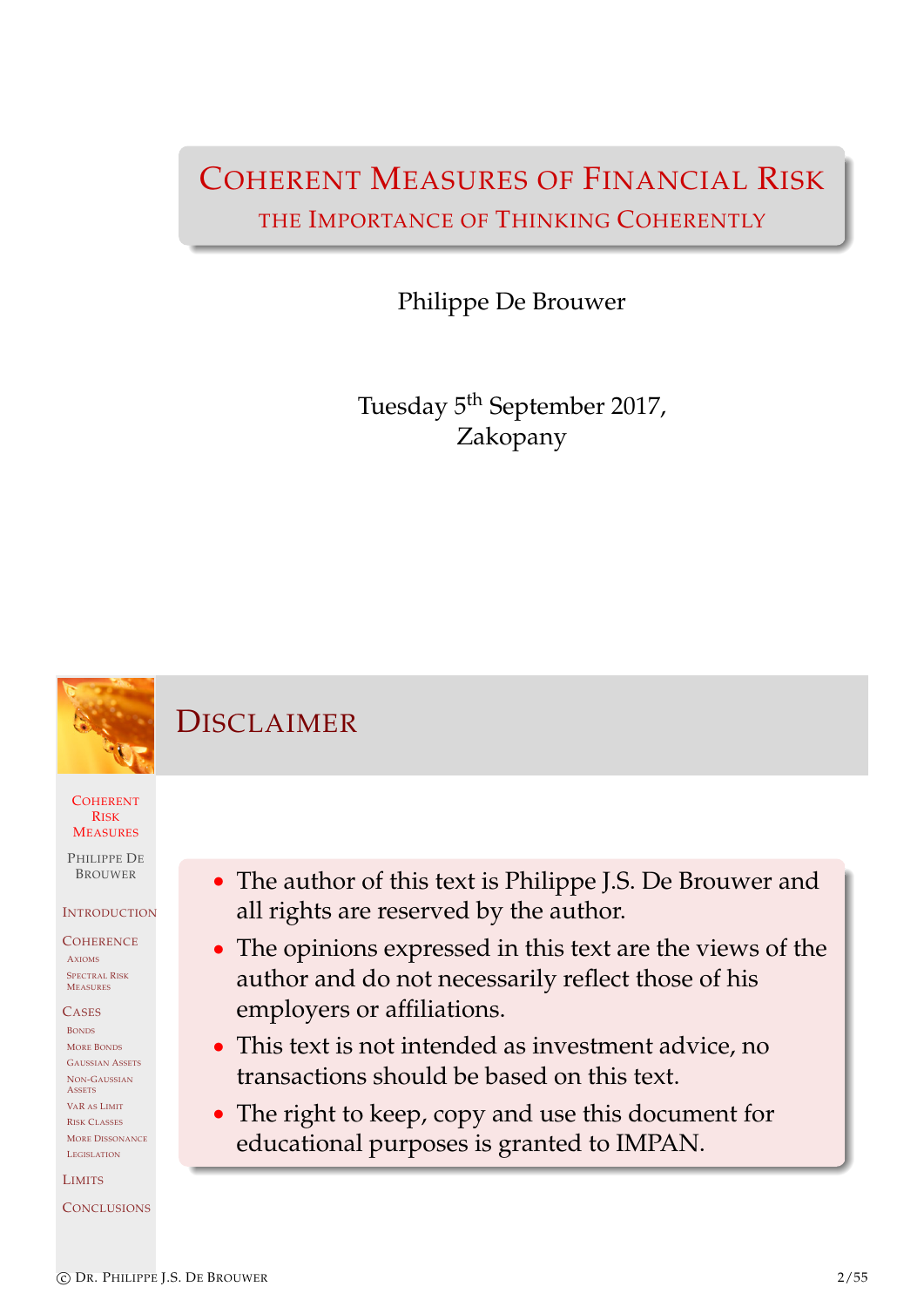

# HSBC DISCLAIMER

COHERENT RISK **MEASURES** 

PHILIPPE DE **BROUWER** 

#### **INTRODUCTION**

**COHERENCE** AXIOMS SPECTRAL RISK MEASURES

**CASES** BONDS MORE BONDS GAUSSIAN ASSETS NON-GAUSSIAN **ASSETS** VAR AS LIMIT RISK CLASSES MORE DISSONANCE LEGISLATION

**LIMITS** 

**CONCLUSIONS** 

This presentation has been prepared by Philippe De Brouwer. Philippe works for HSBC Service Delivery Sp z o.o. (HSBC). HSBC accepts no liability whatsoever for any direct, indirect or consequential loss arising from the use of this document. HSBC is under no obligation to keep current the information in this document. You are solely responsible for making your own independent appraisal of and investigations into the data, products, financial instruments and transactions referred to in this document and you should not rely on any information in this document as constituting investment advice. Neither HSBC nor any of its affiliates are responsible for providing you with legal, tax or other specialist advice and you should make your own arrangements in respect of this accordingly. The issuance of and details contained in this document, which is not for public circulation, does not constitute an offer or solicitation for, or advice that you should enter into, the purchase or sale of any security, commodity or other financial instrument or master agreement, or any other contract, agreement or structure whatsoever. This document is intended to be distributed in its entirety. Reproduction of this document, in whole or in part, or disclosure of any of its contents, without prior consent of author, is prohibited.

c DR. PHILIPPE J.S. DE BROUWER 3/55

SECTION 1

**COHERENT** RISK **MEASURES** 

PHILIPPE DE BROUWER

INTRODUCTION

**COHERENCE** AXIOMS SPECTRAL RISK MEASURES

CASES BONDS [M](#page-1-0)ORE BONDS [G](#page-5-0)AUSSIAN ASSETS [N](#page-5-0)ON-GAUSSIAN **[A](#page-6-0)SSETS** [V](#page-8-0)AR AS LIMIT [R](#page-9-0)ISK CLASSES **[M](#page-11-0)ORE DISSONANCE** [L](#page-12-0)EGI[SLATION](#page-1-0)

[L](#page-15-0)IMITS

<span id="page-1-0"></span>**[C](#page-18-0)ONCLUSIONS** 

# **INTRODUCTION: WHAT IS COHERENCE AND [R](#page-1-0)[ISK](#page-1-0)?**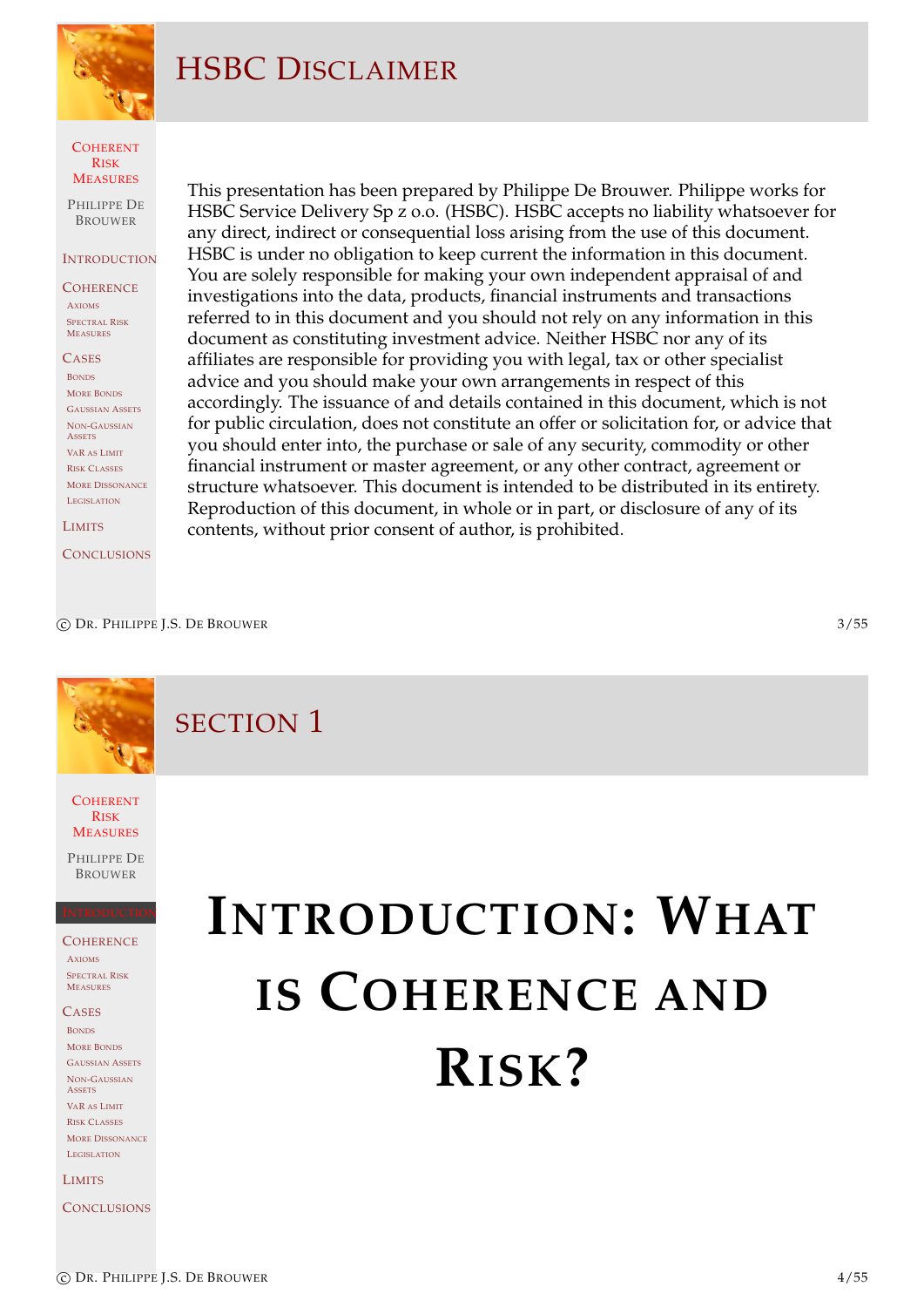

c DR. PHILIPPE J.S. DE BROUWER 5/55

# ALTERNATIVE COHERENT GEOMETRIES

**COHERENT** RISK **MEASURES** 

PHILIPPE DE BROUWER

INTRODUCTION

**COHERENCE** AXIOMS SPECTRAL RISK MEASURES

**CASES** BONDS [M](#page-1-0)ORE BONDS [G](#page-5-0)AUSSIAN ASSETS [N](#page-5-0)ON-GAUSSIAN **[A](#page-6-0)SSETS** [V](#page-8-0)AR AS LIMIT [R](#page-9-0)ISK CLASSES [M](#page-11-0)ORE DISSONANCE [L](#page-12-0)EGISLATION

[L](#page-15-0)IMITS

**[C](#page-18-0)ONCLUSIONS** 



FIGURE 2 : Alternative coherent geometries. Where in Ecuclid's geometry there is exactly one line parallel to line D and through point M, in Nikola Lobatchevski's hypersphere there are an infinite number and in Bernhard Riemann's sphere there are none.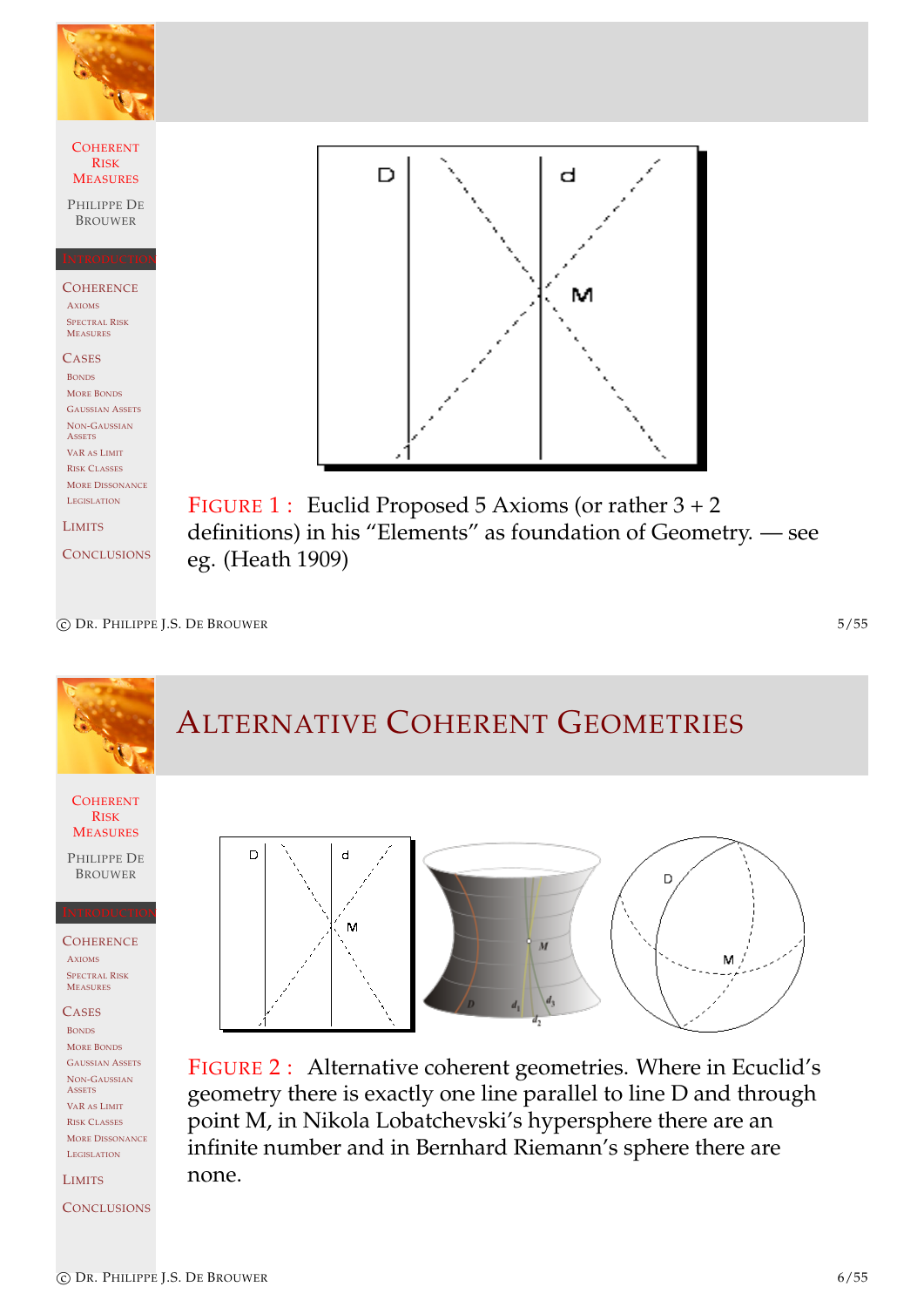

# THINKING ABOUT FINANCIAL RISK

**COHERENT** RISK MEASURES

PHILIPPE DE BROUWER

INTRODUCTION

**COHERENCE** AXIOMS SPECTRAL RISK MEASURES

**CASES** BONDS MORE BONDS GAUSSIAN ASSETS NON-GAUSSIAN **ASSETS** VAR AS LIMIT RISK CLASSES MORE DISSONANCE LEGISLATION

LIMITS

**CONCLUSIONS** 

| Idea | Reference                                                     |
|------|---------------------------------------------------------------|
|      | no risk, no rewards Ecclesiastes 11:1–6 (ca. 300 BCE)         |
|      | <b>diversify investment</b> Ecclesiastes 11:1–2 (ca. 300 BCE) |
|      | and Bernoulli (1738)                                          |

TABLE 1: Key ideas about investment risk

| <b>Risk Measure</b>              | Reference                      |
|----------------------------------|--------------------------------|
| variance (VAR)                   | Fisher (1906), Marschak (1938) |
|                                  | and Markowitz (1952)           |
| Value at Risk (VaR)              | Roy (1952)                     |
| semi-variance (S)                | Markowitz (1991)               |
| Expected Shortfall ( <b>ES</b> ) | Acerbi and Tasche (2002) and   |
|                                  | De Brouwer (2012)              |

TABLE 2 : Normative theories and their risk measures implied.

C DR. PHILIPPE J.S. DE BROUWER 7/55

 $\equiv$ 

**COHERENT** RISK **MEASURES** PHILIPPE DE BROUWER INTRODUCTION **COHERENCE** AXIOMS SPECTRAL RISK MEASURES **CASES** BONDS [M](#page-1-0)ORE BONDS [G](#page-5-0)AUSSIAN ASSETS [N](#page-5-0)ON-GAUSSIAN **[A](#page-6-0)SSETS** [V](#page-8-0)AR AS LIMIT [R](#page-9-0)ISK CLASSES **[M](#page-11-0)ORE DISSONANCE** [L](#page-12-0)EGISLATION **[L](#page-15-0)IMITS [C](#page-18-0)ONCLUSIONS** DEFINITIONS OF RISK MEASURES I DEFINITION 1 (STANDARD DEVIATION / VARIANCE) *VAR* := **variance** =  $E[(X - E[X])^2]$  $\sigma :=$  standard deviation  $=$ √ *VAR* DEFINITION [2](#page-24-0) [\(V](#page-24-0)ALUE-AT-RISK) *VaR*<sub> $\alpha$ </sub>( $\mathcal{P}$ ) := −([the](#page-24-1) [best of the 1](#page-25-0)00 $\alpha$ % worst outcomes of  $\mathcal{P}$ )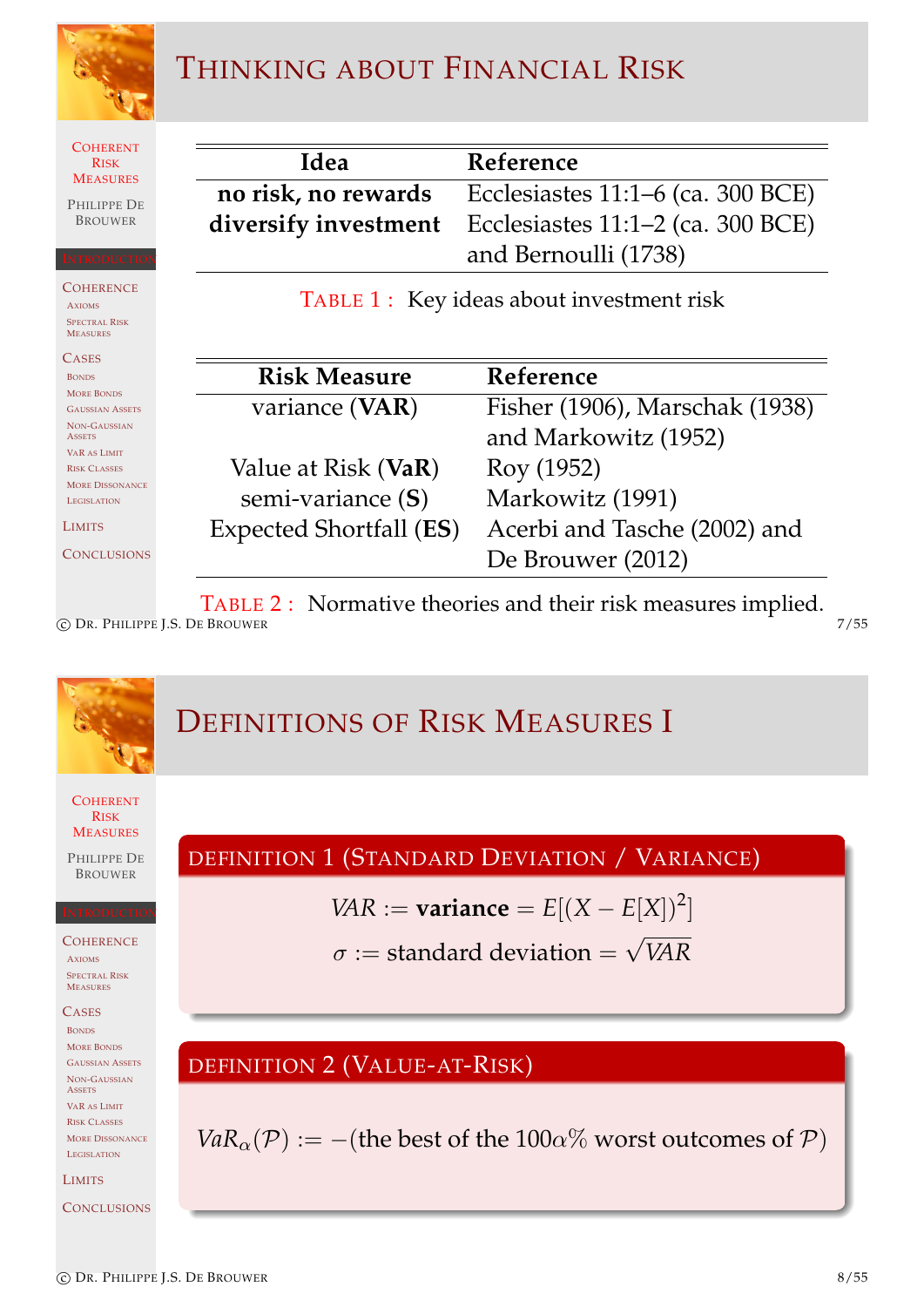

c DR. PHILIPPE J.S. DE BROUWER 9/55

#### VISUALIZATION OF SOME RISK MEASURES **COHERENT Probability Density Function Probability Density Function** RISK **MEASURES** PHILIPPE DE BROUWER INTRODUCTION **COHERENCE** Std.Dev Std.Dev. ๔ AXIOMS SPECTRAL RISK MEASURES **CASES** BONDS [M](#page-1-0)ORE BONDS [G](#page-5-0)AUSSIAN ASSETS [N](#page-5-0)ON-GAUSSIAN **[A](#page-6-0)SSETS** VaR  $VaR$ [V](#page-8-0)AR AS LIMIT [R](#page-9-0)ISK CLASSES  $-400 - 300$  $-3$  $-1$  $\circ$  $\overline{2}$  $-2$  $-1$  $\overline{0}$  $\overline{1}$  $\overline{2}$  $-4$  $\mathbf{I}$ [M](#page-11-0)ORE DISSONANCE ES **ES** [L](#page-12-0)EGISLATION [L](#page-15-0)IMITS FIGURE 3 : visualization of ES, VaR and  $\sigma$ . Note that WEL is not **[C](#page-18-0)ONCLUSIONS** defined.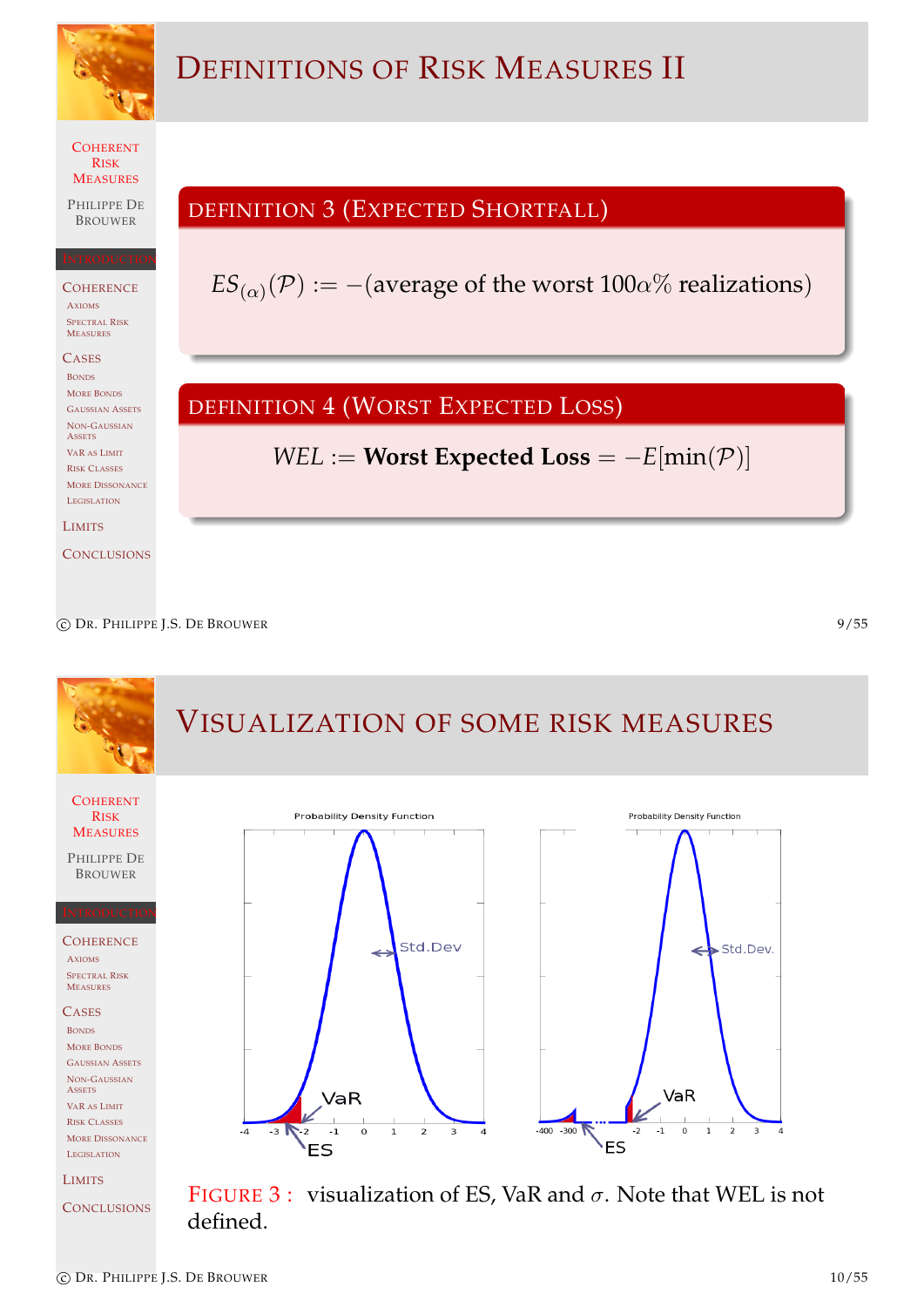

SECTION 2

COHERENT RISK **MEASURES** 

PHILIPPE DE **BROUWER** 

#### **INTRODUCTION**

AXIOMS SPECTRAL RISK MEASURES

**CASES** BONDS MORE BONDS GAUSSIAN ASSETS NON-GAUSSIAN **ASSETS** VAR AS LIMIT RISK CLASSES MORE DISSONANCE LEGISLATION

LIMITS

**CONCLUSIONS** 

# **AN AXIOMATIC APPROACH TO FINANCIAL RISK**

c DR. PHILIPPE J.S. DE BROUWER 11/55

#### **COHERENT** RISK **MEASURES** PHILIPPE DE BROUWER **INTRODUCTION COHERENCE** PECTRAL RISK **MEASURES CASES** BONDS [M](#page-1-0)ORE BONDS [G](#page-5-0)AUSSIAN ASSETS [N](#page-5-0)ON-GAUSSIAN **[A](#page-6-0)SSETS** [V](#page-8-0)AR AS LIMIT [R](#page-9-0)ISK CLASSES **[M](#page-11-0)ORE DISSONANCE** [L](#page-12-0)EGISLATION [L](#page-15-0)IMITS **[C](#page-18-0)ONCLUSIONS** A SET OF AXIOMS PROPOSED BY ARTZNER, DELBAEN, EBER, AND HEATH (1997) DEFINITION 5 (COHERENT RISK MEASURE) A function  $\rho : \mathbb{V} \mapsto \mathbb{R}$  is called a **coherent risk measure** if and only if **1** [monotonous](#page-24-2):  $\forall X, Y \in \mathbb{V}: X \leq Y \Rightarrow \rho(X) \geq \rho(Y)$ 2 **sub-additive**:  $\forall X, Y, X + Y \in \mathbb{V}: \rho(X + Y) \leq \rho(X) + \rho(Y)$ 3 **[positively homogeneous](#page-5-0)**:  $\forall a > 0$  and  $\forall X, aX \in \mathbb{V} : \rho(aX) = a\rho(X)$ 4 **[translation invariant](#page-5-0)**:  $\forall a > 0$  and  $\forall X \in \mathbb{V}: \rho(X + a) = \rho(X) - a$ **Law-invariance under P**:

<span id="page-5-0"></span> $\forall X, Y \in \mathbb{V}$  and  $\forall t \in \mathbb{R} : P[X \leq t] = P[Y \leq t] \Rightarrow \rho(X) = \rho(Y)$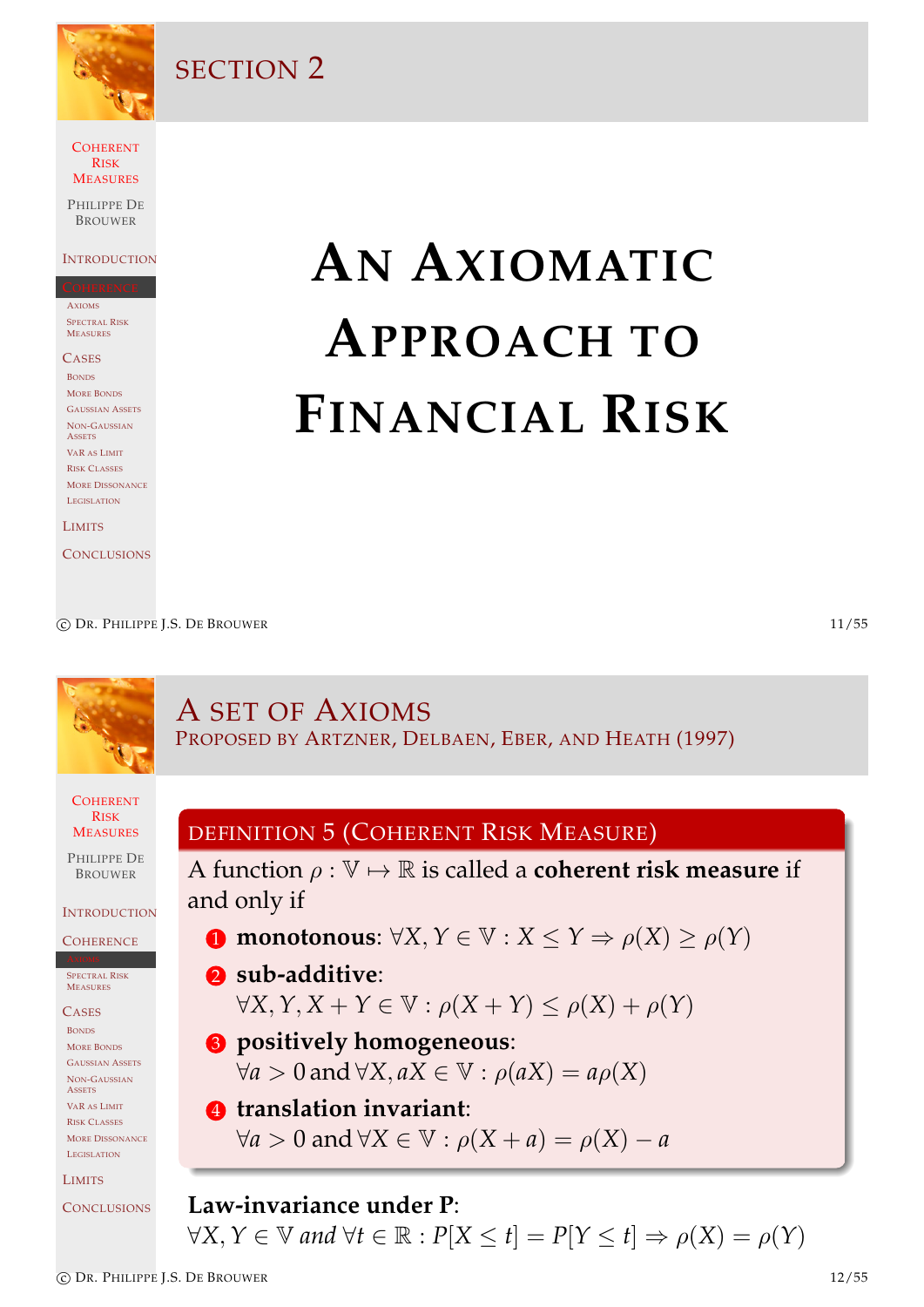

# WHICH RISK MEASURE IS COHERENT?

COHERENT RISK **MEASURES** 

PHILIPPE DE **BROUWER** 

#### **INTRODUCTION**

**COHERENCE** 

SPECTRAL RISK MEASURES

**CASES** BONDS MORE BONDS GAUSSIAN ASSETS NON-GAUSSIAN **ASSETS** VAR AS LIMIT RISK CLASSES MORE DISSONANCE LEGISLATION

LIMITS

**CONCLUSIONS** 

- **VAR (or volatility)** is not coherent because it is not monotonous (trivial)
- **VaR** is not coherent, because it is not sub-additive (Artzner, Delbaen, Eber, and Heath 1999)
- **ES** is coherent (Pflug 2000)
	- **WEL** is not usable because it is not Law-Invariant
- . . . but who should care?

c DR. PHILIPPE J.S. DE BROUWER 13/55

#### **COHERENT** RISK **MEASURES** PHILIPPE DE BROUWER **INTRODUCTION COHERENCE** AXIOMS CASES BONDS [M](#page-1-0)ORE BONDS [G](#page-5-0)AUSSIAN ASSETS [N](#page-5-0)ON-GAUSSIAN **[A](#page-6-0)SSETS** [V](#page-8-0)AR AS LIMIT [R](#page-9-0)ISK CLASSES **[M](#page-11-0)ORE DISSONANCE** [L](#page-12-0)EGISLATION [L](#page-15-0)IMITS SPECTRAL RISK MEASURES DEFINITION 6 (SPECTRAL RISK MEASURE) Let *X* be a stochastic variable, representing the return of a financial asset. Then we define the **spectral measure of risk**  $M_{\phi}(X)$  with **spectrum** (or risk aversion function)  $\phi(p): [0,1] \mapsto \mathbb{R}$  as:  $M_\phi(X) := M_\phi(X) := \int_0^1$  $\theta$  $\phi(p) F_X^{\leftarrow}(p)$  dp

<span id="page-6-0"></span>**[C](#page-18-0)ONCLUSIONS**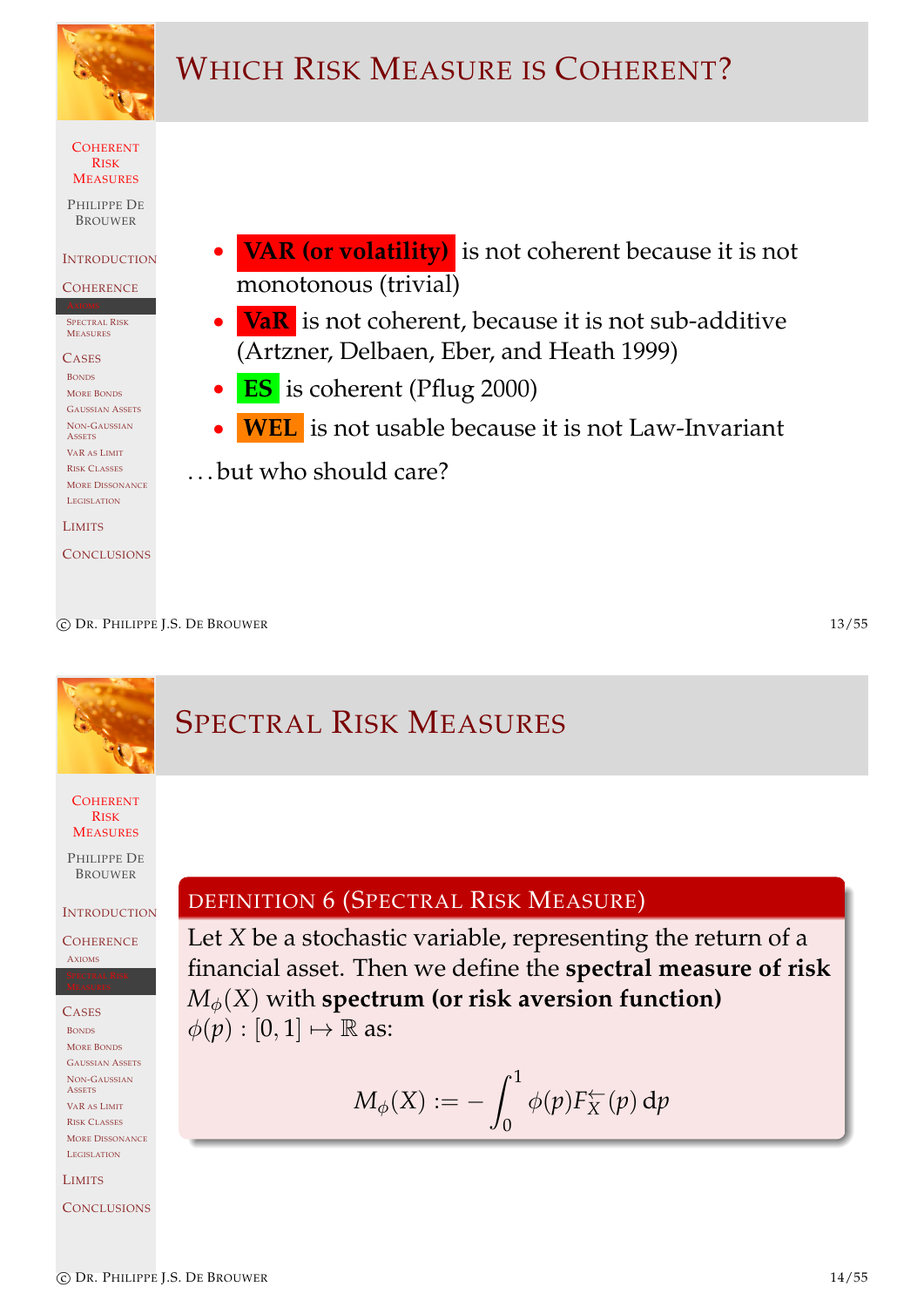

c DR. PHILIPPE J.S. DE BROUWER 15/55

# THE SPECTRUM OF ES

**COHERENT** RISK **MEASURES** 

PHILIPPE DE BROUWER

**INTRODUCTION** 

**COHERENCE** AXIOMS

CASES

BONDS [M](#page-1-0)ORE BONDS [G](#page-5-0)AUSSIAN ASSETS [N](#page-5-0)ON-GAUSSIAN **[A](#page-6-0)SSETS** [V](#page-8-0)AR AS LIMIT [R](#page-9-0)ISK CLASSES [M](#page-11-0)ORE DISSONANCE [L](#page-12-0)EGISLATION

[L](#page-15-0)IMITS

**[C](#page-18-0)ONCLUS[IONS](#page-24-4)** 

EXAMPLE 1 The spectrum or risk aversion function for the  $\alpha$ -Expected Shortfall ( $ES_{\alpha}$ ) is

$$
\phi_{ES_{\alpha}}(p) = \frac{1}{\alpha} \mathbf{1}_{[p \le \alpha]} := \begin{cases} \frac{1}{\alpha} & \text{if } p \le \alpha \\ 0 & \text{else} \end{cases}
$$
 (1)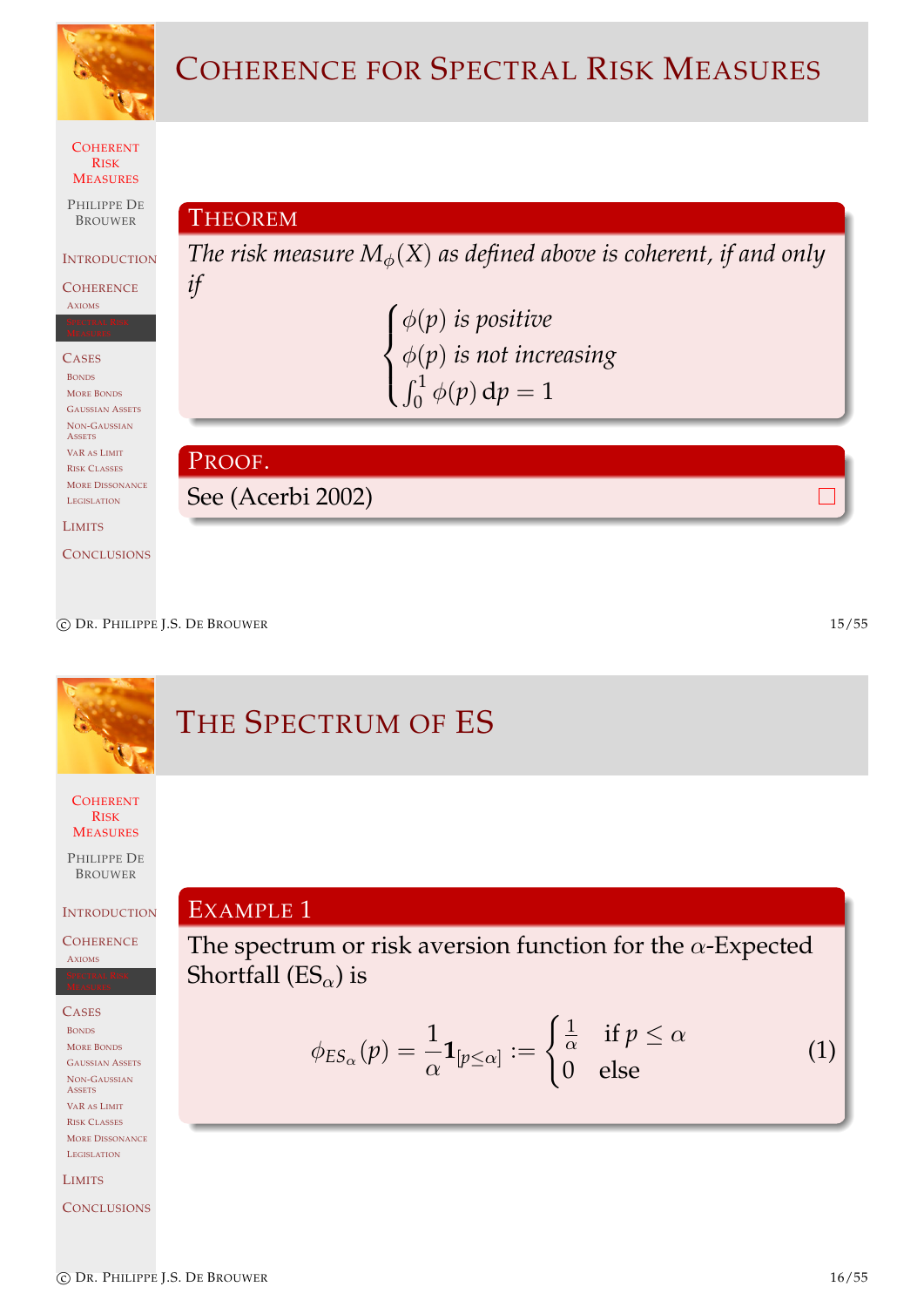

# THE SPECTRUM OF VAR

**COHERENT** RISK MEASURES

PHILIPPE DE BROUWER

**INTRODUCTION** 

**COHERENCE** AXIOMS

**CASES** BONDS MORE BONDS GAUSSIAN ASSETS NON-GAUSSIAN **ASSETS** VAR AS LIMIT RISK CLASSES MORE DISSONANCE LEGISLATION

LIMITS

**CONCLUSIONS** 

EXAMPLE 2

The spectrum or risk aversion function for the  $\alpha$ -VaR is the Dirac delta function:

$$
\phi_{VaR_{\alpha}}(p) = \delta(p - \alpha) \tag{2}
$$

c DR. PHILIPPE J.S. DE BROUWER 17/55

SECTION 3

COHERENT RISK **MEASURES** 

PHILIPPE DE BROUWER

**INTRODUCTION** 

### **COHERENCE**

AXIOMS SPECTRAL RISK MEASURES

BONDS [M](#page-1-0)ORE BONDS [G](#page-5-0)AUSSIAN ASSETS [N](#page-5-0)ON-GAUSSIAN **[A](#page-6-0)SSETS** [V](#page-8-0)AR AS LIMIT

[R](#page-9-0)ISK CLASSES [M](#page-11-0)ORE DISSONANCE [L](#page-12-0)EGISLATION

[L](#page-15-0)IMITS

**[C](#page-18-0)ONCLUSIONS** 

# <span id="page-8-0"></span>**CASE STUDIES**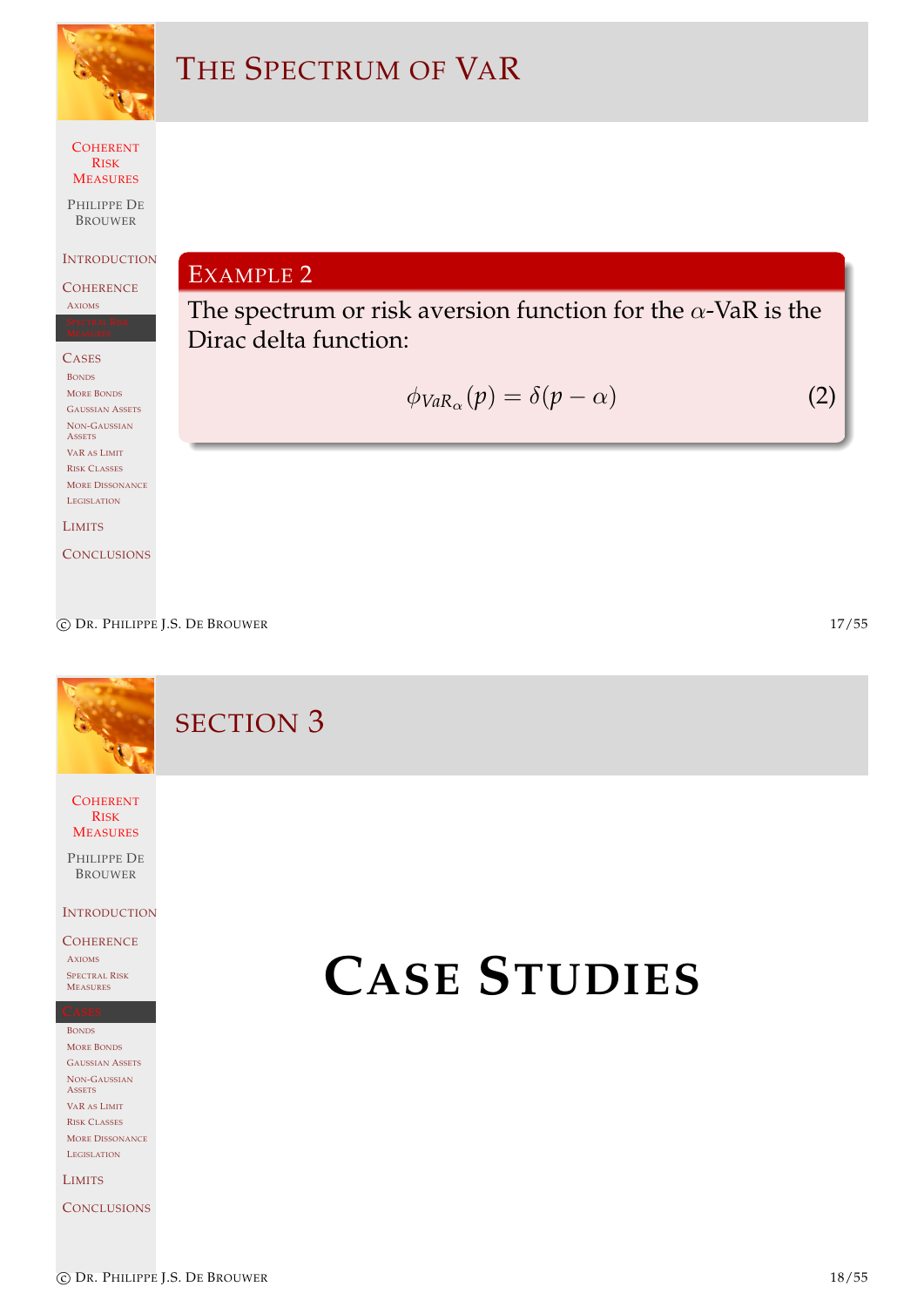

CASE 2 ONE BOND

**COHERENT** RISK MEASURES

PHILIPPE DE BROUWER

#### INTRODUCTION

**COHERENCE** AXIOMS SPECTRAL RISK MEASURES

#### **CASES**

MORE BONDS GAUSSIAN ASSETS NON-GAUSSIAN **ASSETS** VAR AS LIMIT RISK CLASSES MORE DISSONANCE LEGISLATION

#### LIMITS

**CONCLUSIONS** 

EXAMPLE 3 (ONE BOND)

Assume one bond with a 0.7% probability to default in one year in all other cases it pays 105% in one year. What is the 1%*VaR*?



[A] The 1% VaR is −5% ⇒ VaR spots **no** risk!

c DR. PHILIPPE J.S. DE BROUWER 19/55

# CASE 3

**COHERENT** RISK **MEASURES** 

PHILIPPE DE BROUWER

### **INTRODUCTION**

**COHERENCE** AXIOMS

SPECTRAL RISK MEASURES

#### CASES

[M](#page-1-0)ORE BONDS [G](#page-5-0)AUSSIAN ASSETS [N](#page-5-0)ON-GAUSSIAN **[A](#page-6-0)SSETS** [V](#page-8-0)AR AS LIMIT [R](#page-9-0)ISK CLASSES [M](#page-11-0)ORE DISSONANCE [L](#page-12-0)EGISLATION

[L](#page-15-0)IMITS

**[C](#page-18-0)ONCLUSIONS** 

## EXAMPLE 4 (TWO INDEPENDENT BONDS)

Consider two identical bonds with the same parameters, but independently distributed. What is the 1%*VaR* now?



<span id="page-9-0"></span>[A] The 1% VaR of the diversified portfolio is 47.5%!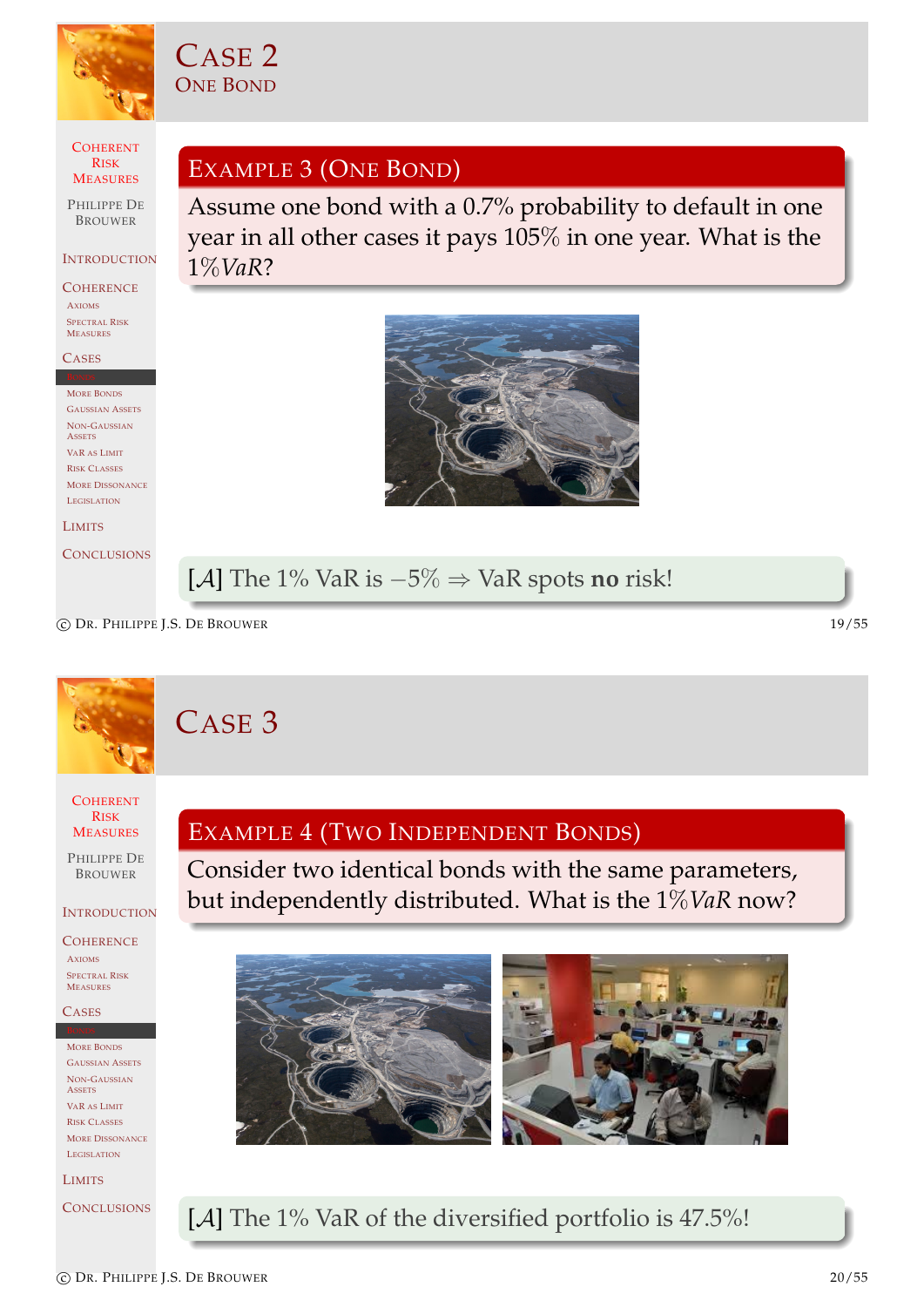

COHERENT RISK **MEASURES** 

PHILIPPE DE **BROUWER** 

#### **INTRODUCTION**

**COHERENCE** AXIOMS SPECTRAL RISK MEASURES

#### **CASES**

MORE BONDS GAUSSIAN ASSETS NON-GAUSSIAN **ASSETS** VAR AS LIMIT RISK CLASSES MORE DISSONANCE LEGISLATION

LIMITS

**CONCLUSIONS** 

# EXAMPLE 4 (THE EVIL BANKER'S FIRST DILEMMA)

Consider an Evil Banker who has to compose a portfolio for his private client. If there is at least one default in the portfolio, then the banker will loose that client. How can our banker minimize his work and maximize his income?

[A] The Evil Banker should minimize the probability that at least one bond defaults. This is:  $P[\text{at least one default}] = 1 - \prod$ *N*  $n=1$  $P[\text{one default}] = 1 - (0.7)^N.$ The optimal value is hence  $N = 1$ .

c DR. PHILIPPE J.S. DE BROUWER 21/55

# CASE 5 THE EVIL BANKER AND BASEL III

**COHERENT** RISK **MEASURES** 

PHILIPPE DE BROUWER

**INTRODUCTION** 

**COHERENCE** AXIOMS SPECTRAL RISK MEASURES

CASES

[M](#page-1-0)ORE BONDS [G](#page-5-0)AUSSIAN ASSETS [N](#page-5-0)ON-GAUSSIAN **[A](#page-6-0)SSETS** [V](#page-8-0)AR AS LIMIT [R](#page-9-0)ISK CLASSES **[M](#page-11-0)ORE DISSONANCE** [L](#page-12-0)EGISLATION

[L](#page-15-0)IMITS

**[C](#page-18-0)ONCLUSIONS** 

## EXAMPLE 4 (THE EVIL BANKER'S SECOND DILEMMA)

Consider an Evil Banker who has to comply with Basel III, hence uses for assessing market risk *VaR*. Being Evil he does not care about the size of a bailout. So how does he minimize VaR?

[A] One bond is optimal. However, *VaR* only informs that there is 1% chance that the loss will be higher than the VaR. The Evil Banker does not care, but the society should care about the size of an eventual bailout.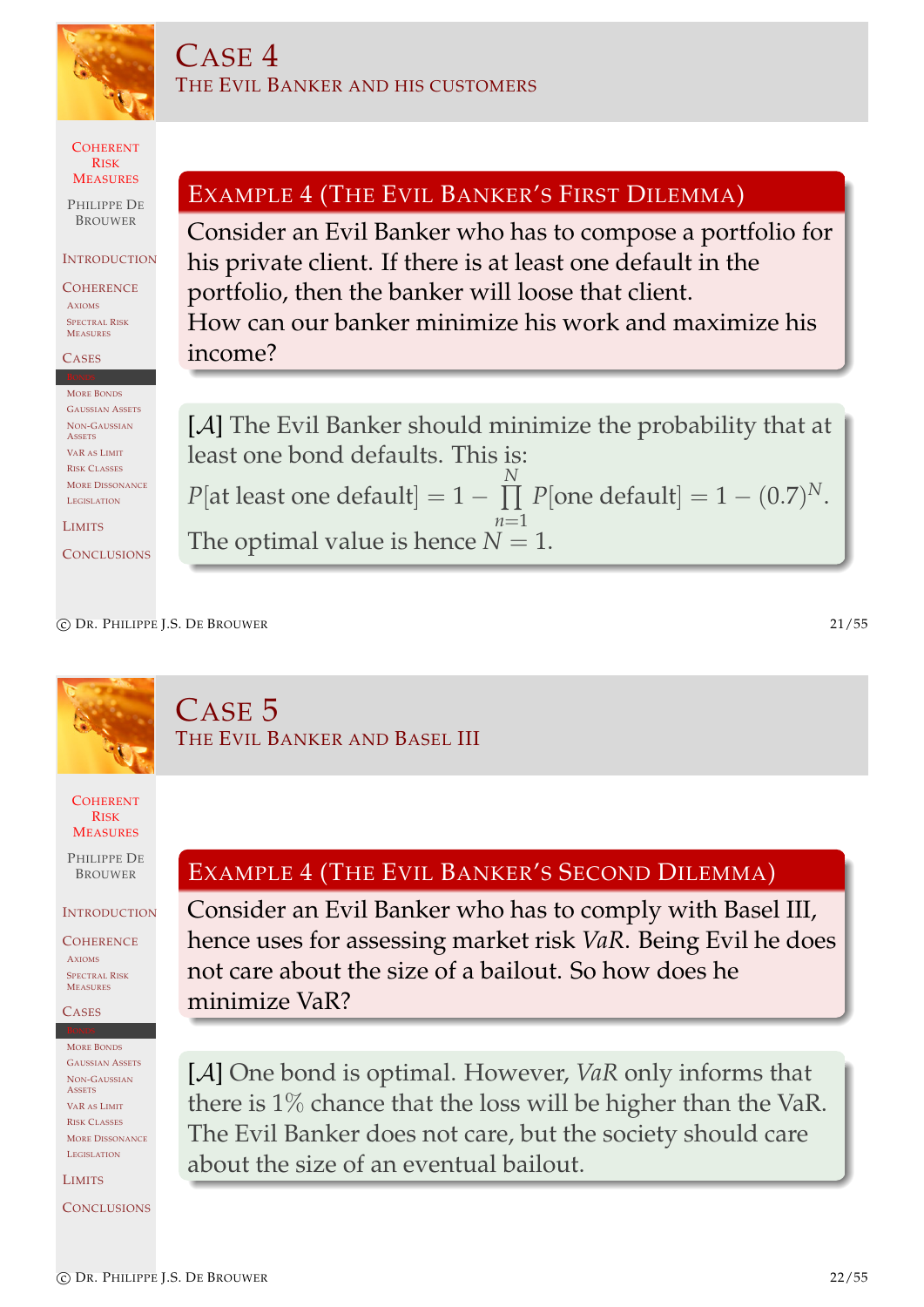

CASE 6 MORE BONDS

COHERENT RISK MEASURES

PHILIPPE DE **BROUWER** 

**INTRODUCTION** 

**COHERENCE** AXIOMS SPECTRAL RISK MEASURES

**CASES** BONDS

GAUSSIAN ASSETS NON-GAUSSIAN **ASSETS** VAR AS LIMIT RISK CLASSES MORE DISSONANCE LEGISLATION

LIMITS

**CONCLUSIONS** 

EXAMPLE 5 (N INDEPENDENT BONDS)

Consider now an increasing number of independent bonds with the same parameters as in previous example. Trace the risk surface.

c DR. PHILIPPE J.S. DE BROUWER 23/55

<span id="page-11-0"></span>

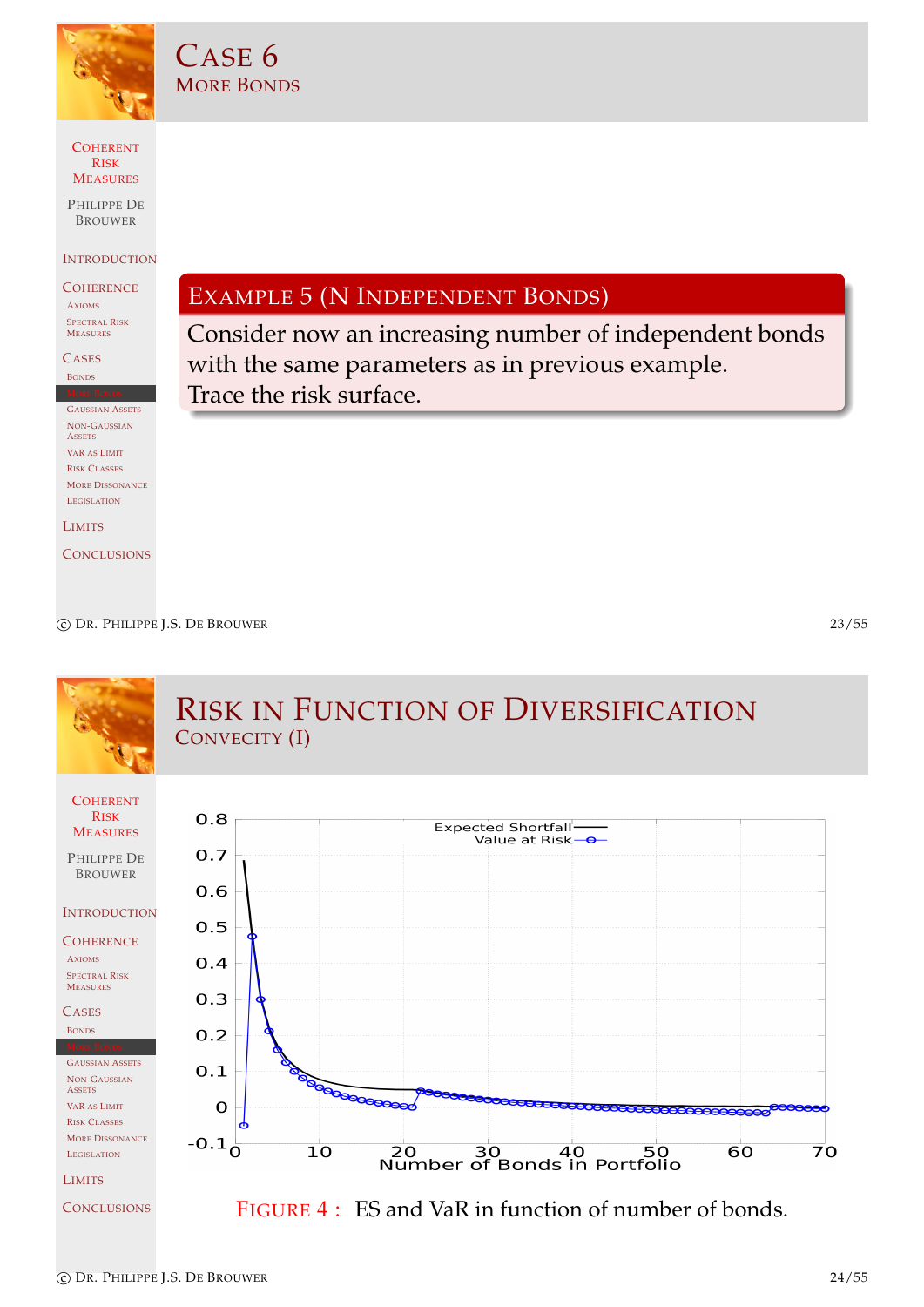

c DR. PHILIPPE J.S. DE BROUWER 25/55

# CASE 6 RISK-REWARD OPTIMIZATION FOR GAUSSIAN RETURNS

**COHERENT** RISK **MEASURES** 

PHILIPPE DE BROUWER

### **INTRODUCTION**

**COHERENCE** AXIOMS SPECTRAL RISK MEASURES

CASES BONDS [M](#page-1-0)ORE BONDS

[N](#page-5-0)ON-GAUSSIAN **[A](#page-6-0)SSETS** [V](#page-8-0)AR AS LIMIT [R](#page-9-0)ISK CLASSES [M](#page-11-0)ORE DISSONANCE [L](#page-12-0)EGISLATION

[L](#page-15-0)IMITS

**[C](#page-18-0)ONCLUSIONS** 

# EXAMPLE 6 (THREE GAUSSIAN ASSETS)

<span id="page-12-0"></span>Consider three assets (or asset classes) that are all Gaussian (or at least elliptically) distributed and consider a risk-reward optimization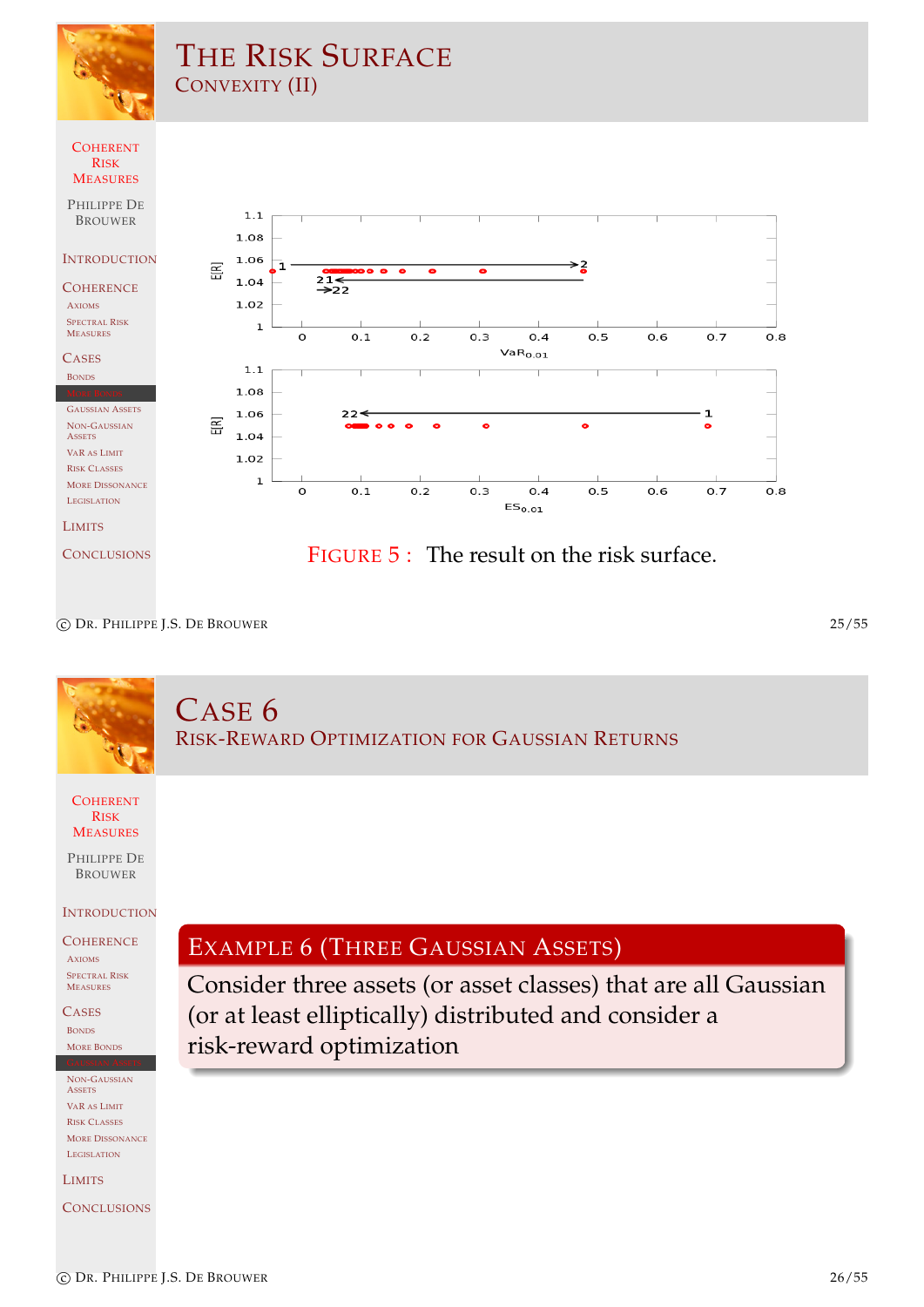

# OPTIMAL PORTFOLIO COMPOSITION THE MECHANICS OF A RISK-REWARD METHOD



c DR. PHILIPPE J.S. DE BROUWER 27/55



**[C](#page-18-0)ONCLUSIONS** 



Note that for Gaussian assets σ, *VaR* and *ES* lead to the same optimal portfolios.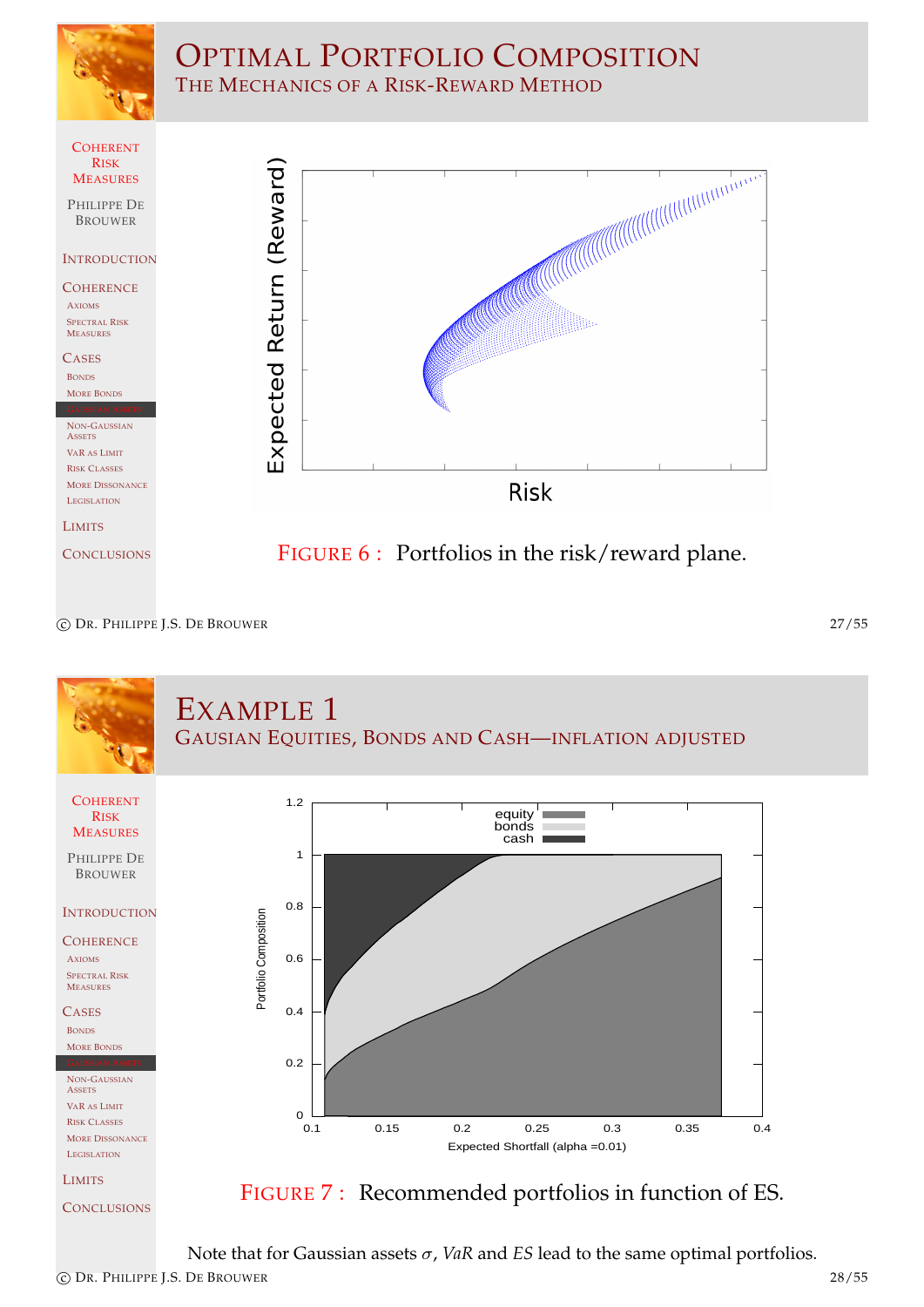

CASE 6

COHERENT RISK MEASURES

PHILIPPE DE BROUWER

#### **INTRODUCTION**

**COHERENCE** AXIOMS SPECTRAL RISK MEASURES

**CASES** BONDS MORE BONDS GAUSSIAN ASSETS

VAR AS LIMIT RISK CLASSES MORE DISSONANCE LEGISLATION

LIMITS

**CONCLUSIONS** 

# EXAMPLE 7 (NON-GAUSSIAN ASSETS)

RISK-REWARD OPTIMIZATION FOR NON-GAUSSIAN RETURNS

Consider three assets (or asset classes) that are all Gaussian distributed and consider a risk-reward optimization, but add a typical hedge fund and a typical capital guaranteed structure.

c DR. PHILIPPE J.S. DE BROUWER 29/55

bonds

# CASE 6: NON-GAUSSIAN ASSETS THE PDFS

**COHERENT** RISK **MEASURES** 

PHILIPPE DE BROUWER

### **INTRODUCTION**

**COHERENCE** AXIOMS SPECTRAL RISK MEASURES

**CASES** BONDS [M](#page-1-0)ORE BONDS [G](#page-5-0)AUSSIAN ASSETS

[V](#page-8-0)AR AS LIMIT [R](#page-9-0)ISK CLASSES **[M](#page-11-0)ORE DISSONANCE** [L](#page-12-0)EGISLATION

[L](#page-15-0)IMITS

**[C](#page-18-0)ONCLUSIONS** 



<span id="page-14-1"></span><span id="page-14-0"></span>FIGURE 8 : The pdfs in the example (the y-axis for the structured fund is truncated—this investment is a long call plus a deposit).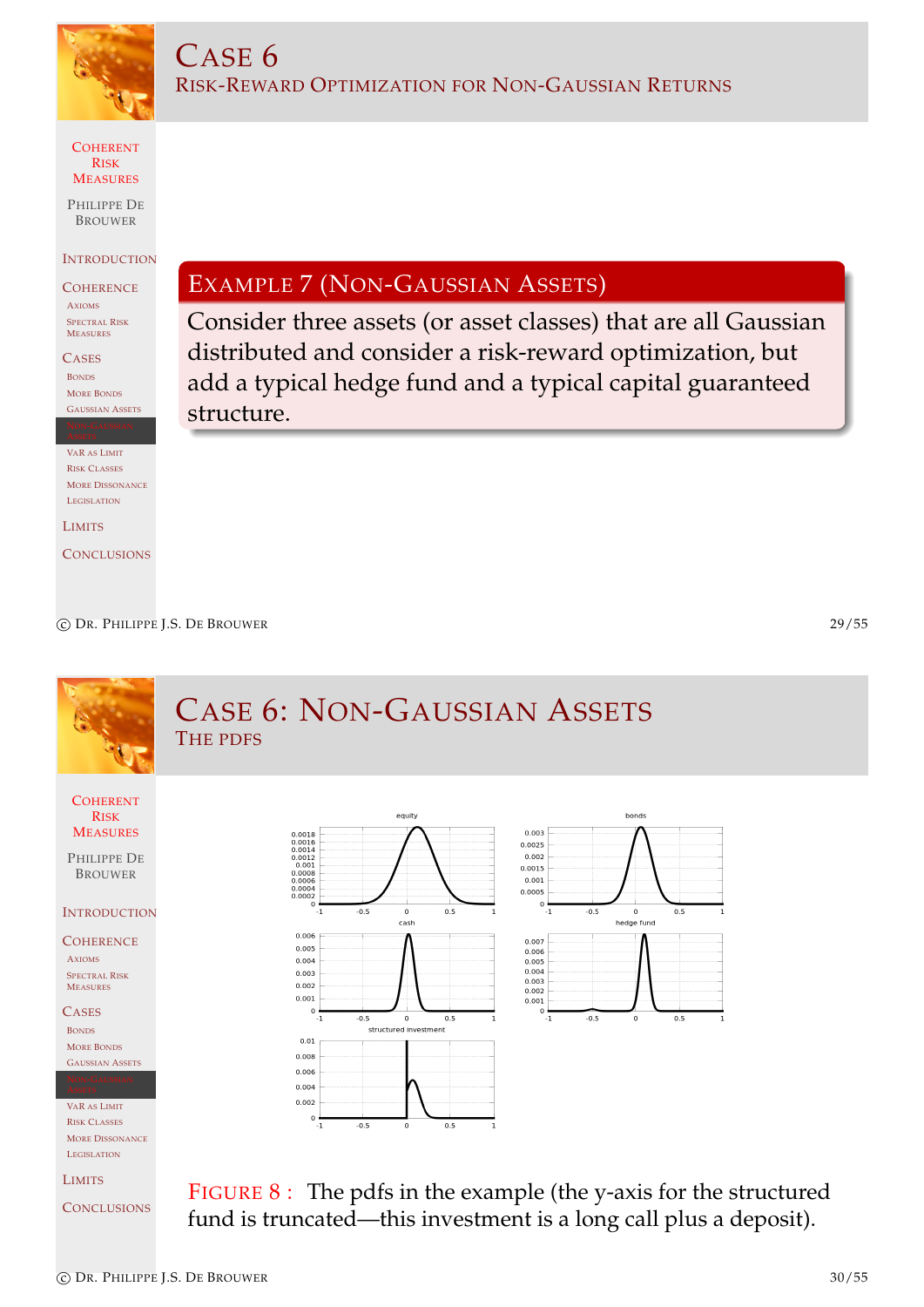

# CASE 6: NON-GAUSSIAN ASSETS MEAN-ES AND MEAN-VAR OPTIMIZATION



c DR. PHILIPPE J.S. DE BROUWER 31/55

# CASE 6 I VAR AS RISK LIMIT (UCITS IV)

**COHERENT** RISK **MEASURES** 

PHILIPPE DE BROUWER

### **INTRODUCTION**

**COHERENCE** AXIOMS

SPECTRAL RISK MEASURES

CASES BONDS [M](#page-1-0)ORE BONDS [G](#page-5-0)AUSSIAN ASSETS [N](#page-5-0)ON-GAUSSIAN **[A](#page-6-0)SSETS** 

[R](#page-9-0)ISK CLASSES [M](#page-11-0)ORE DISSONANCE [L](#page-12-0)EGISLATION

[L](#page-15-0)IMITS

**[C](#page-18-0)ONCLUSIONS** 

For UCITS that are not managed relative to a benchmark UCITS IV defines the "Absolute VaR" limit:

 $VaR<sub>UCTS</sub> < 20\%$ *NAV* 

# EXAMPLE 8 (RISKY BET FUND)

Consider a structured fund that will pay on one year time 105% of the initial investment (assume that it pays the capital back plus a coupon of 5% in one year), except if company  $X$  defaults in that year, then it pays  $0\%$ . We estimate the probability that company X defaults in one year to equal 0.7%.

<span id="page-15-0"></span>The *VaRUCITS* is −5%, so this is perfectly acceptable according to the General Guidelines of CESR/10-788.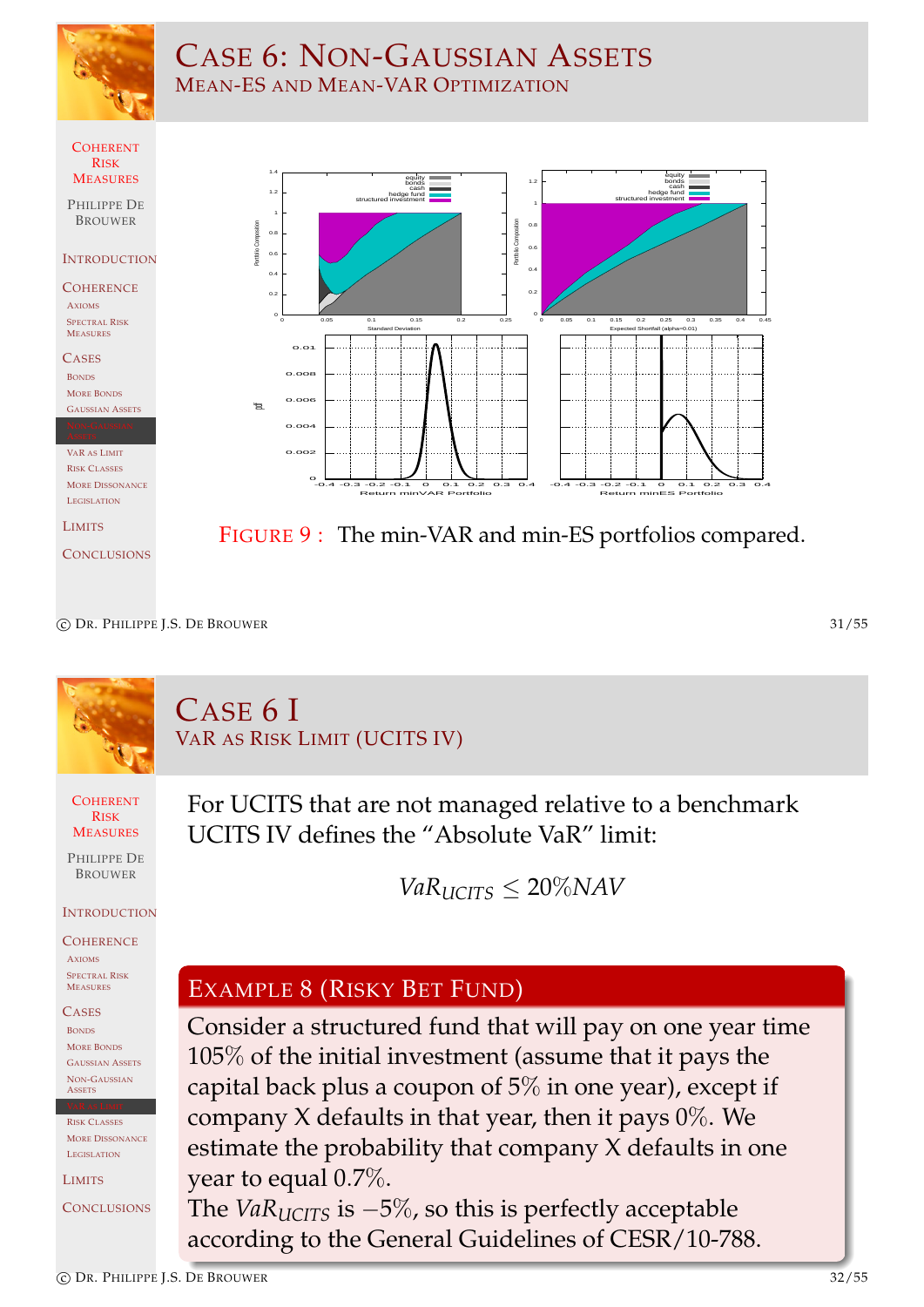

# CASE 6 II VAR AS RISK LIMIT (UCITS IV)

COHERENT RISK **MEASURES** 

PHILIPPE DE **BROUWER** 

#### **INTRODUCTION**

**COHERENCE** AXIOMS SPECTRAL RISK MEASURES

**CASES** BONDS MORE BONDS GAUSSIAN ASSETS NON-GAUSSIAN **ASSETS** 

RISK CLASSES MORE DISSONANCE LEGISLATION

LIMITS

**CONCLUSIONS** 

# EXAMPLE 9 (BETTER DIVERSIFIED FUND)

Consider a structured fund that will pay on one year time  $105\%$  of the initial investment, if either company X or Y defaults then it pays 52.5% of the initial investment, and if both companies X and Y default then it pays zero. We estimate the default probability of both company X and Y to equal 0.7%, and their default possibility is independently distributed.

The *VaRUCITS* is 47.5%, so this is not acceptable according to the General Guidelines of CESR/10-788.

Note: the same holds for the VaR limit in Basel II ICAAP. Examples: Lehman Brothers, Dexia, ...

# CASE 7 A RISK REWARD INDICATOR BASED ON VOLATILITY (UICTS IV)

**COHERENT** RISK **MEASURES** 

PHILIPPE DE BROUWER

INTROD COHERE AXIOMS SPECTRAL MEASURES CASES BONDS **[M](#page-1-0)ORE BON** [G](#page-5-0)AUSSIAN [N](#page-5-0)ON-GAUS **[A](#page-6-0)SSETS** [V](#page-8-0)AR AS LII UCITS IV defines the "Risk Reward Indicator" as follows.

|                | risk class volatility equal or above volatility less than |           |
|----------------|-----------------------------------------------------------|-----------|
|                | $0\%$                                                     | $0.5\%$   |
| $\overline{2}$ | 0.5%                                                      | $2.0\%$   |
| 3              | $2.0\%$                                                   | $5.0\%$   |
| 4              | $5.0\%$                                                   | $10.0\%$  |
| 5              | $10.0\%$                                                  | $15.0\%$  |
| 6              | $15.0\%$                                                  | $25.0\%$  |
|                | $25.0\%$                                                  | $+\infty$ |

**[M](#page-11-0)ORE DISSONANCE** [L](#page-12-0)EGISLATION

[L](#page-15-0)IMITS

**[C](#page-18-0)ONCLUSIONS** 

<span id="page-16-0"></span>TABLE 3 : The "risk classes" as defined by CESR in CESR/10-673, pg. 7, in the same document the risk classes are *also* referred to as "risk and reward indicator".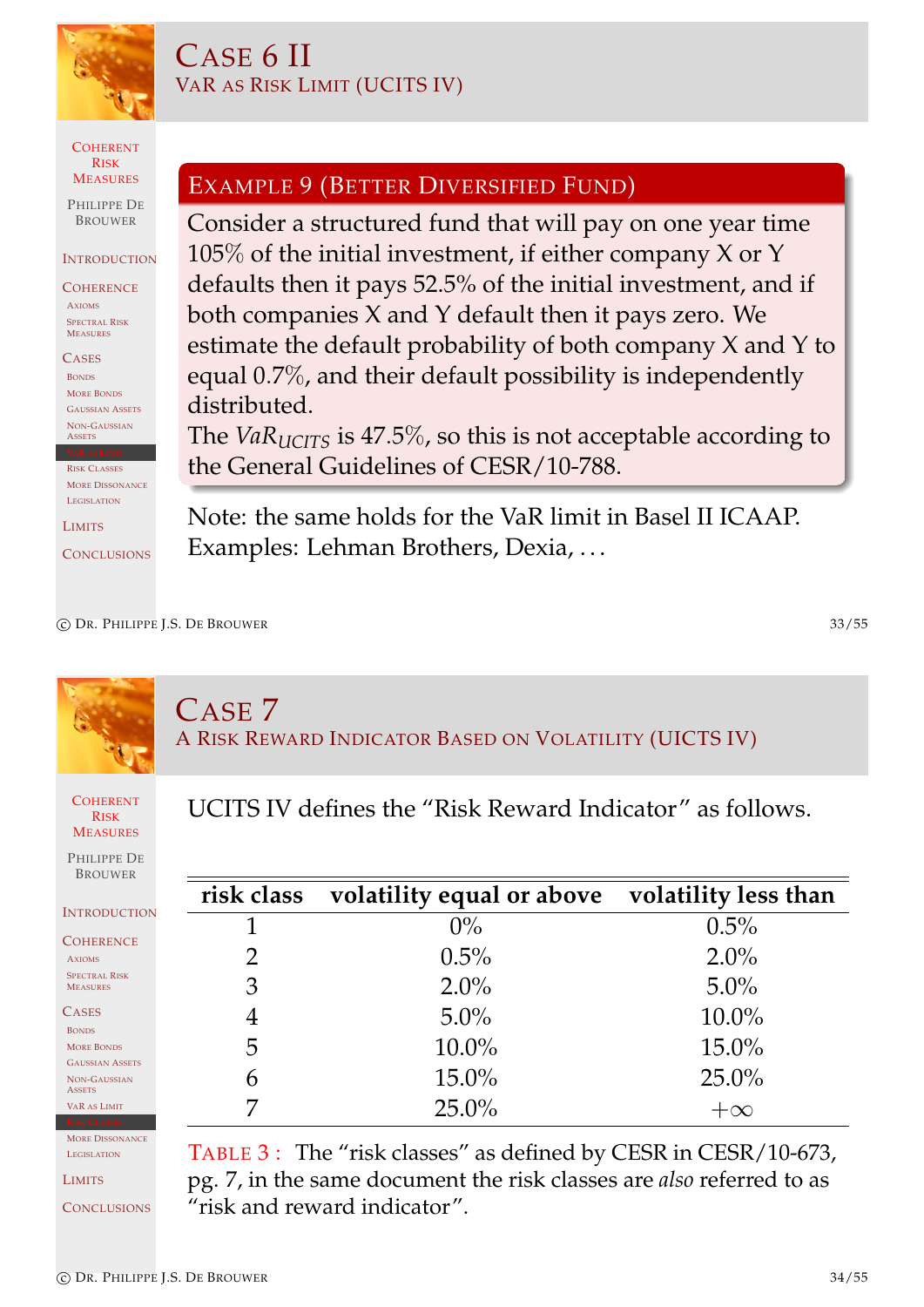

CASE 7

COHERENT RISK **MEASURES** 

PHILIPPE DE **BROUWER** 

#### **INTRODUCTION**

**COHERENCE** AXIOMS SPECTRAL RISK MEASURES

**CASES** BONDS MORE BONDS GAUSSIAN ASSETS NON-GAUSSIAN **ASSETS** VAR AS LIMIT

**MORE DISSONANCE** LEGISLATION

**LIMITS** 

**CONCLUSIONS** 

# EXAMPLE 10 (RISK CLASSIFICATION)

Assume the assets from Example 29 plus one "risky bond" (this could also be a structured fund based on a digital option) that has a probability of 1% to loose 15% and a probability of 99% to gain 5%. Then consider the risk class as defined by CESR/10-673. The results are as in Table 4.

A RISK REWARD INDICATOR BASED ON VOLATILITY (UICTS IV)

c DR. PHILIPPE J.S. DE BROUWER 35/55

CASE 7 A RISK REWARD INDICATOR BASED ON VOLATILITY (UICTS IV)

**COHERENT** RISK **MEASURES** 

PHILIPPE DE BROUWER

### **INTRODUCTION**

**COHERENCE** AXIOMS SPECTRAL RISK MEASURES

CASES BONDS [M](#page-1-0)ORE BONDS [G](#page-5-0)AUSSIAN ASSETS [N](#page-5-0)ON-GAUSSIAN **[A](#page-6-0)SSETS** [V](#page-8-0)AR AS LIMIT

**[M](#page-11-0)ORE DISSONANCE** 

[L](#page-12-0)EGISLATION

[L](#page-15-0)IMITS

<span id="page-17-1"></span><span id="page-17-0"></span>**[C](#page-18-0)ONCLUSIONS** 

| portfolio                      | risk class    |                   | $ES_{0.01}$ |
|--------------------------------|---------------|-------------------|-------------|
| equity                         |               | 0.2000            | 0.4123      |
| bonds                          | 5             | $0.1200$ $0.2660$ |             |
| hedge fund                     | 5             | 0.1062 0.5482     |             |
| structured investment          |               | 0.0671 0.0000     |             |
| risky bond                     | $\mathcal{P}$ | 0.0198 0.1500     |             |
| mix $1/2$ equity + $1/2$ bonds | C,            | 0.1173            | 0.2223      |

TABLE 4 : The risk classes for Example 36. CESR/ESMA's method consid[ers](#page-14-1) the hedge fund that has roughly a 2.5% probability of loosing about 50% of its value is in the same risk class as a bond fu[nd](#page-17-1). A structured fund that has no risk to lose something ends up in the fourt[h r](#page-17-0)isk class, but the risky bond that has a 1% probability of loosing 15% is considered as very safe!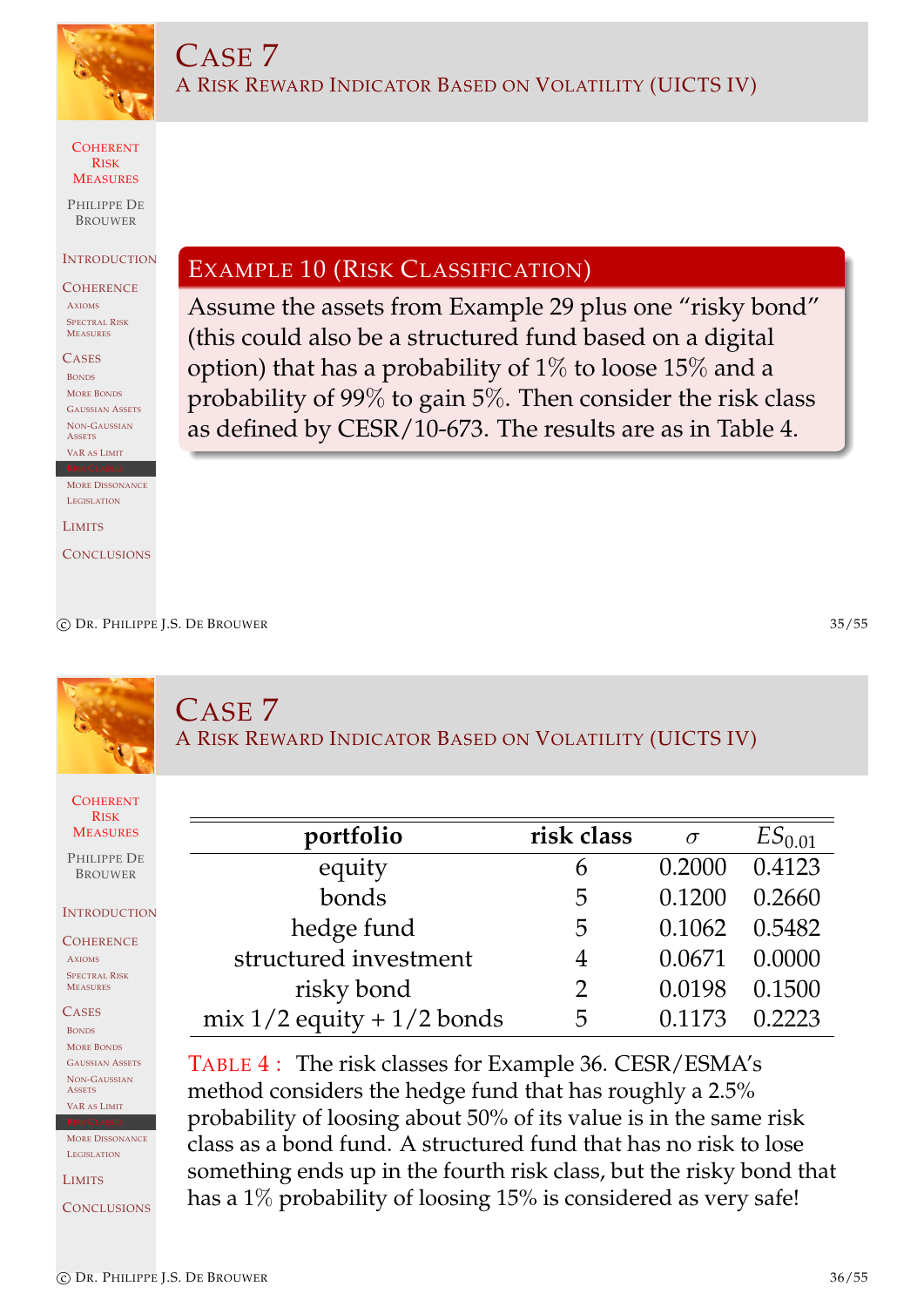

CASE 7

BONUS EXAMPLE

COHERENT RISK MEASURES

PHILIPPE DE **BROUWER** 

**INTRODUCTION** 

**COHERENCE** AXIOMS SPECTRAL RISK MEASURES

**CASES** BONDS MORE BONDS GAUSSIAN ASSETS NON-GAUSSIAN **ASSETS** VAR AS LIMIT

**MORE DISSONANCE** LEGISLATION

**LIMITS** 

**CONCLUSIONS** 

EXAMPLE 11 (THE EVIL BANKER'S THIRD DILEMMA)

How to reduce the risk class of the "risky bond" structure?

[A] The Evil Banker will reduce the maximal payoff of the structure and increase the management fee. This will reduce the volatility (but also the expected payoff). This trick would not work with a coherent risk measure.

c DR. PHILIPPE J.S. DE BROUWER 37/55

CASE 8 INCOHERENCE BETWEEN THE VAR-LIMIT AND THE VAR-RISK-CLASS

**COHERENT** RISK **MEASURES** 

PHILIPPE DE BROUWER

**INTRODUCTION** 

**COHERENCE** AXIOMS SPECTRAL RISK MEASURES

CASES BONDS [M](#page-1-0)ORE BONDS [G](#page-5-0)AUSSIAN ASSETS [N](#page-5-0)ON-GAUSSIAN **[A](#page-6-0)SSETS** [V](#page-8-0)AR AS LIMIT [R](#page-9-0)ISK CLASSES

[L](#page-12-0)EGISLATION [L](#page-15-0)IMITS

**[C](#page-18-0)ONCLUSIONS** 

risk limit, based on VaR ⇐⇒ risk classification, based on standard deviation

# EXAMPLE 12

<span id="page-18-0"></span>Consider a structured fund that offers a 1% probability to loose 21% and a 99% probability to gain 5%. Such fund would not be possible, because its 1% *VaR*<sub>*UCITS*</sub> would be 21% (exceeding the limit and being classified as "too risky"). Its volatility is 2.5870%, that is only risk class 3, hence considered as safer than bonds—from our example, in the middle of the spectrum, and perfectly acceptable.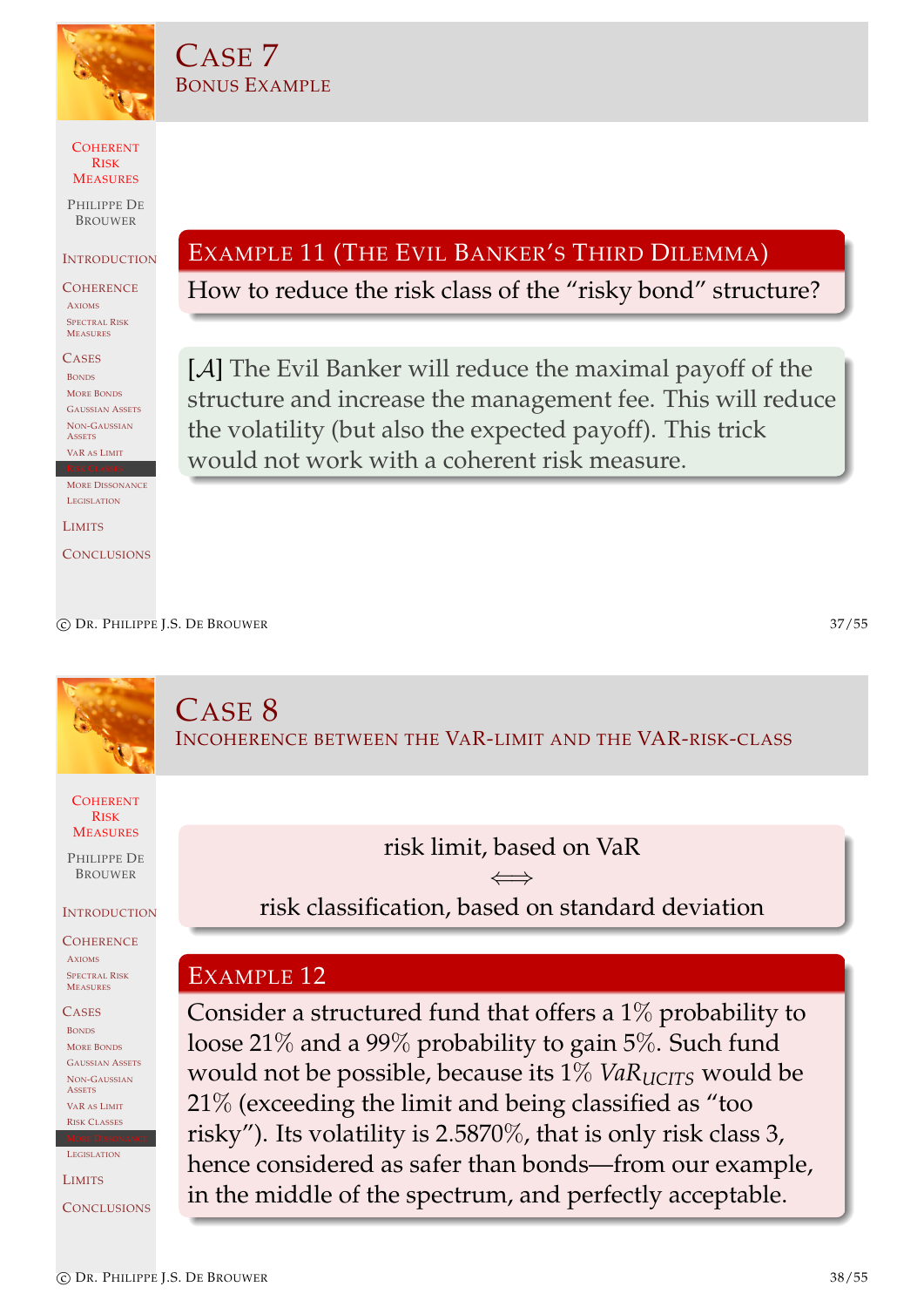

# INCOHERENT RISK MEASURES IN LEGISLATION

#### COHERENT RISK **MEASURES**

PHILIPPE DE **BROUWER** 

#### **INTRODUCTION**

**COHERENCE** AXIOMS SPECTRAL RISK MEASURES

**CASES** BONDS MORE BONDS GAUSSIAN ASSETS NON-GAUSSIAN **ASSETS** VAR AS LIMIT RISK CLASSES MORE DISSONANCE

LIMITS

**CONCLUSIONS** 

|              | legislation "risk measure" | result              |
|--------------|----------------------------|---------------------|
| <b>UCITS</b> | VaR and VAR                | non suitable assets |
| <b>Basel</b> | VaR.                       | crisis              |
| Solvency     | VaR.                       | insolvency          |

TABLE 5 : Law makers increasingly use non-coherent risk measures in legislation, resulting in encouraging to take large bets, ignore extreme risks and mislead investors. All building up to the next crisis . . . building up to the next global disaster.

c DR. PHILIPPE J.S. DE BROUWER 39/55



**[C](#page-18-0)ONCLUSIONS** and economy, but leading to crisis situations.

<span id="page-19-0"></span>c DR. PHILIPPE J.S. DE BROUWER 40/55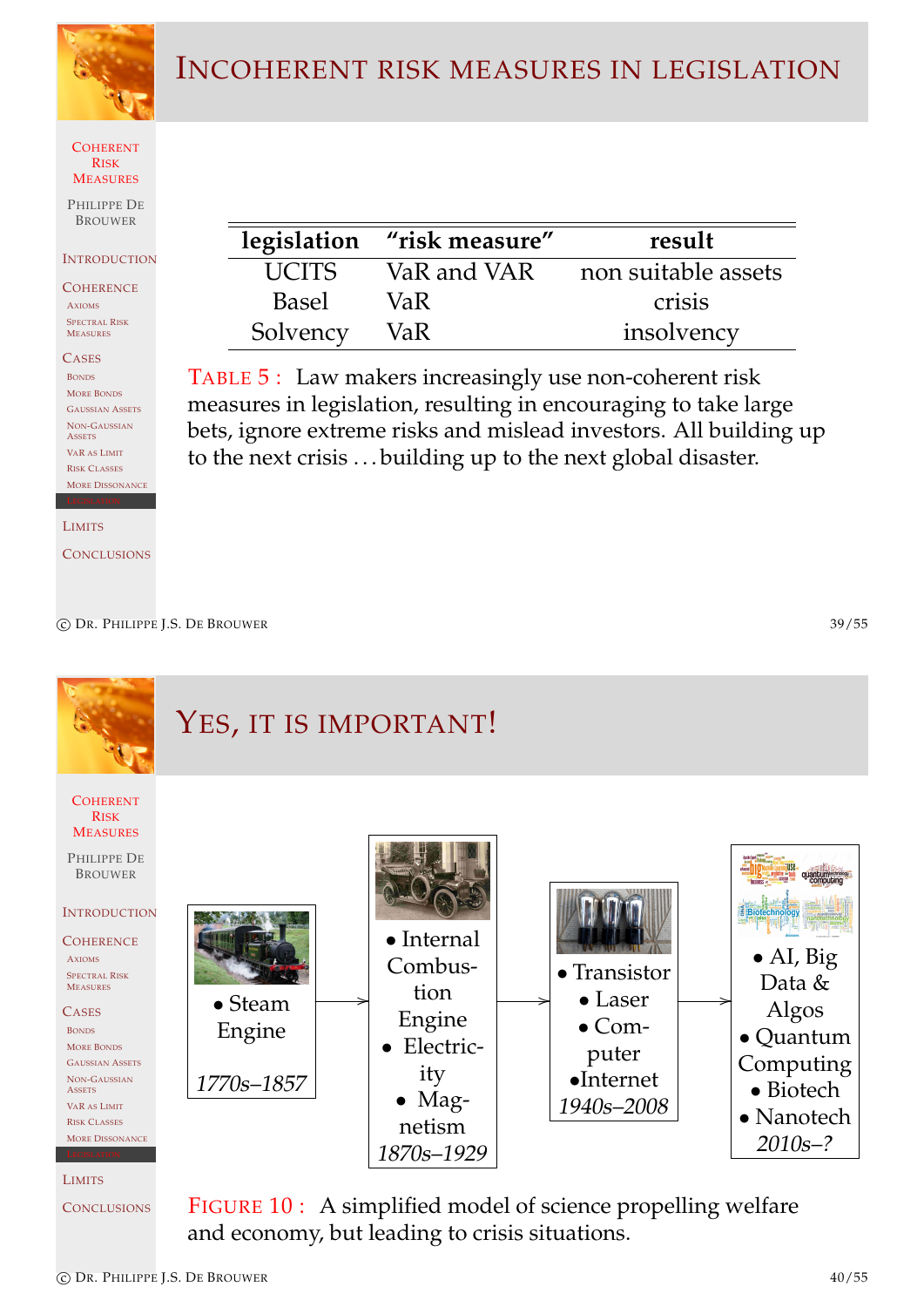

SECTION 4

**COHERENT** RISK **MEASURES** 

PHILIPPE DE **BROUWER** 

**INTRODUCTION** 

#### **COHERENCE** AXIOMS SPECTRAL RISK MEASURES

**CASES** BONDS MORE BONDS GAUSSIAN ASSETS NON-GAUSSIAN **ASSETS** VAR AS LIMIT RISK CLASSES MORE DISSONANCE **LEGISLATION** 

**CONCLUSIONS** 

# **THE LIMITS OF COHERENT RISK MEASURES**

c DR. PHILIPPE J.S. DE BROUWER 41/55

### **COHERENT** RISK **MEASURES** PHILIPPE DE BROUWER **INTRODUCTION COHERENCE** AXIOMS SPECTRAL RISK MEASURES **CASES** BONDS [M](#page-1-0)ORE BONDS [G](#page-5-0)AUSSIAN ASSETS [N](#page-5-0)ON-GAUSSIAN **[A](#page-6-0)SSETS** [V](#page-8-0)AR AS L[IMIT](#page-20-0) [R](#page-9-0)ISK CLASSES [M](#page-11-0)ORE DISSONANCE [L](#page-12-0)EGI[SLATION](#page-20-0) THE LIMITS OF COHERENT RISK MEASURES **LIQUIDITY** EXAMPLE 13 (ILLIQUID ASSETS) Imagine that you hold twice the average daily volume in stock X. Is it realistic to demand from a risk measure that it [is positive homogeneous and hen](#page-20-0)ce that  $∀a > 0$  and  $∀X, aX ∈ ∇·ρ(aX) = aρ(X)$  ?

**[C](#page-18-0)ONCLUSIONS** 

<span id="page-20-0"></span>c DR. PHILIPPE J.S. DE BROUWER 42/55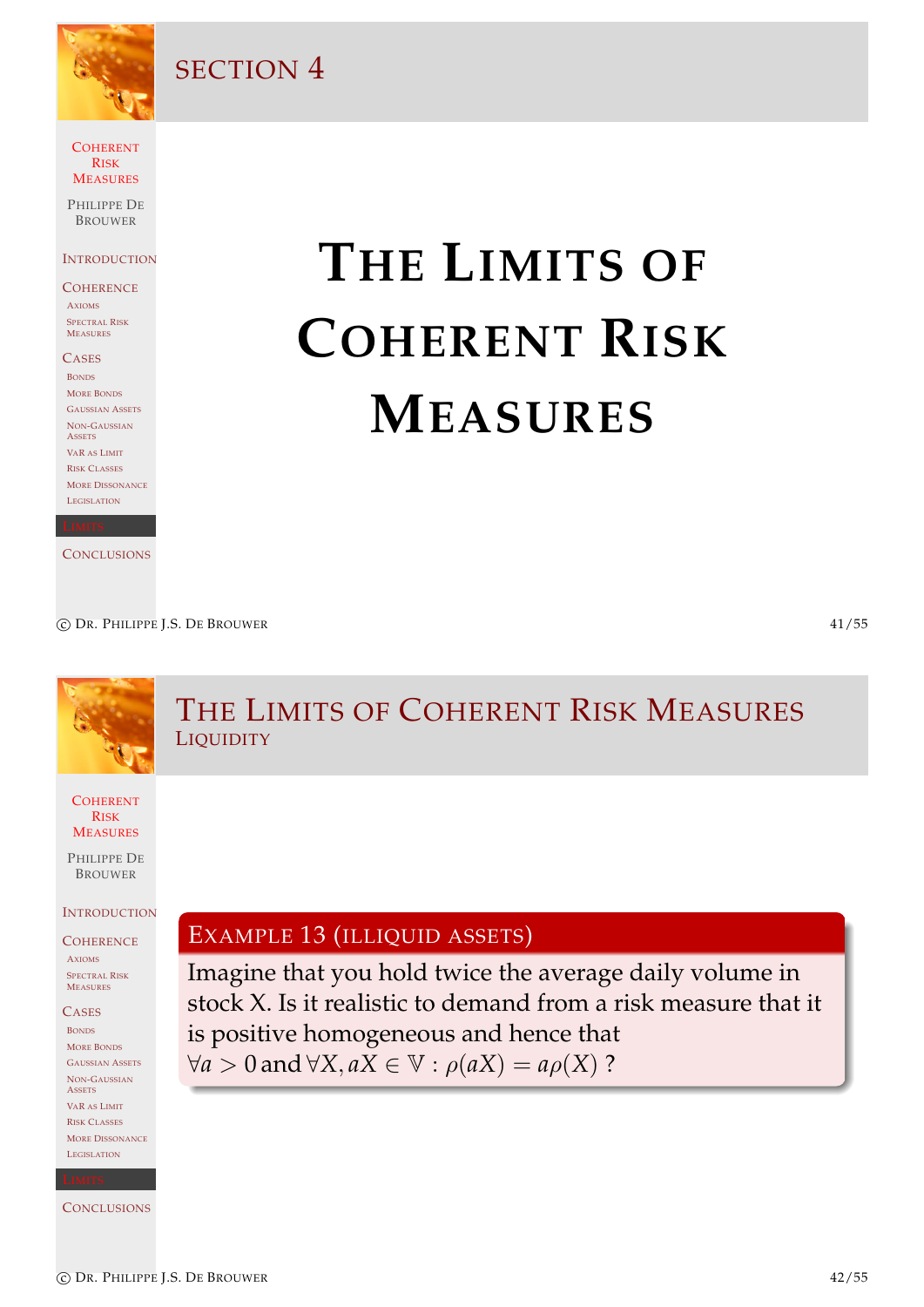

COHERENT RISK **MEASURES** 

PHILIPPE DE **BROUWER** 

#### **INTRODUCTION**

**COHERENCE** AXIOMS SPECTRAL RISK MEASURES

**CASES** BONDS MORE BONDS GAUSSIAN ASSETS NON-GAUSSIAN **ASSETS** VAR AS LIMIT RISK CLASSES MORE DISSONANCE LEGISLATION

**CONCLUSIONS** 

EXAMPLE 14 (THIRSTY)

NOT A REAL VALUED STOCHASTIC VARIABLE

Imagine that you need to drink in order to cross the desert, but you know that one of your five bottles is poisoned (of course you don't know which one). What strategy do you take to minimize risk? Diversify or Russian Roulette?

THE LIMITS OF COHERENT RISK MEASURES

c DR. PHILIPPE J.S. DE BROUWER 43/55

### **COHERENT** RISK **MEASURES** PHILIPPE DE BROUWER **INTRODUCTION COHERENCE** AXIOMS SPECTRAL RISK MEASURES **CASES** BONDS [M](#page-1-0)ORE BONDS [G](#page-5-0)AUSSIAN ASSETS [N](#page-5-0)ON-GAUSSIAN **[A](#page-6-0)SSETS** [V](#page-8-0)AR AS LIMIT [R](#page-9-0)ISK CLASSES **[M](#page-11-0)ORE DISSONANCE** [L](#page-12-0)EGISLATION **[C](#page-18-0)ONCLUSIONS** THE LIMITS OF COHERENT RISK MEASURES **SYSTEMICITY** EXAMPLE 15 (BASEL II WITH ES?) Would it make sense to replace *VaR* in the capital requirements for banks by *ES*? [A] It would be a significant improvement, but would it also not work systemic? (i.e. act as a non-linear feedback system in case of disaster)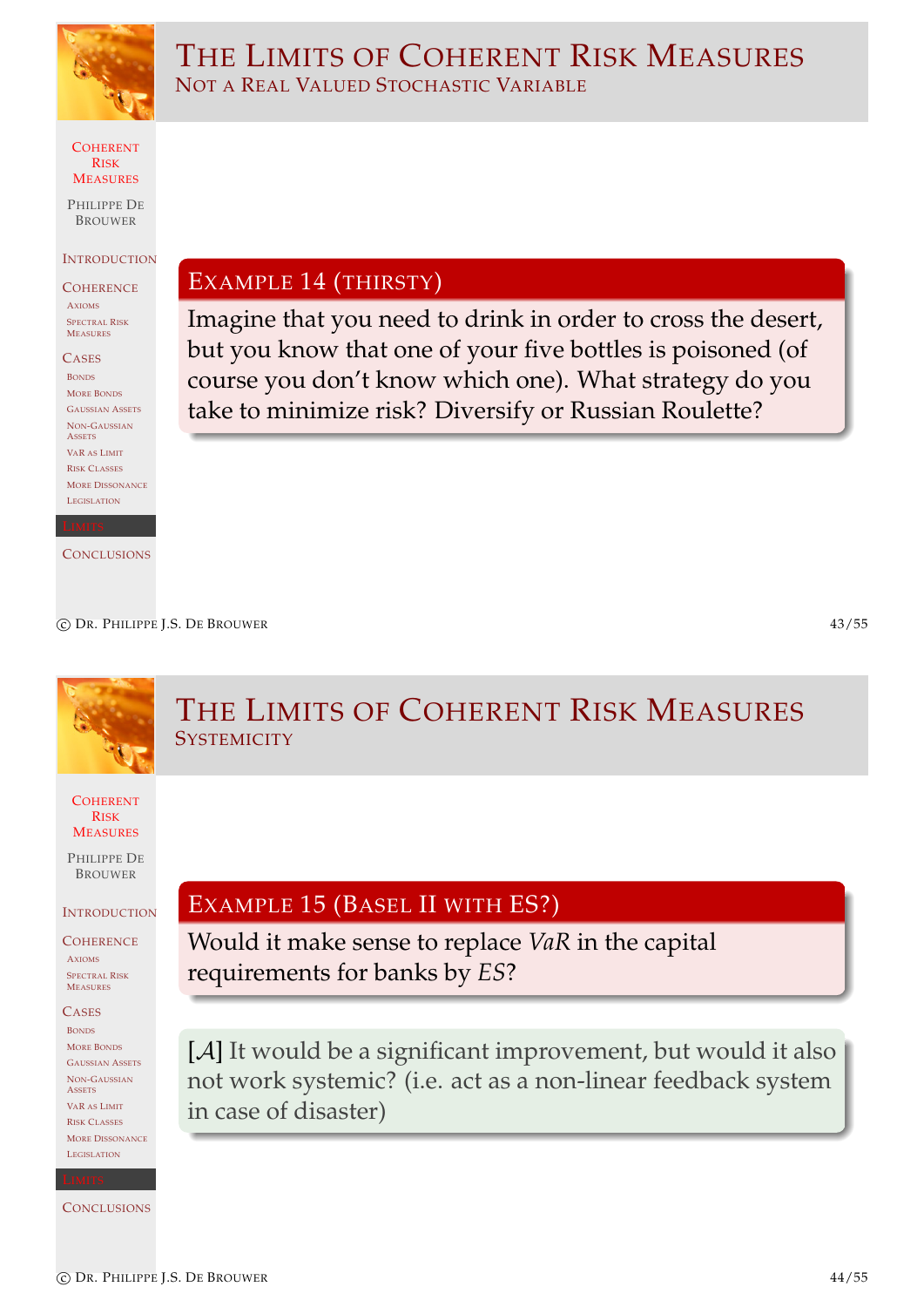

THE LIMITS OF COHERENT RISK MEASURES RISK AND REWARD INDICATOR

COHERENT RISK **MEASURES** 

PHILIPPE DE BROUWER

#### **INTRODUCTION**

**COHERENCE** AXIOMS SPECTRAL RISK MEASURES

**CASES** BONDS MORE BONDS GAUSSIAN ASSETS NON-GAUSSIAN **ASSETS** VAR AS LIMIT RISK CLASSES MORE DISSONANCE **LEGISLATION** 

**CONCLUSIONS** 

EXAMPLE 16 (RISK AND REWARD INDICATOR?)

Could a coherent risk measure be a "risk and reward indicator"?

[A] Stochastic Dominance of Second Order implies dominance of *ES* (Yamai and Yoshiba 2002). However for *ES* to imply stochastic dominance of the second order–and hence imply preference in utility theory–one would need an infinite number of *ES* calculations for all  $\alpha \in [0, 1]$ .

c DR. PHILIPPE J.S. DE BROUWER 45/55

SECTION 5

**COHERENT** RISK **MEASURES** 

PHILIPPE DE BROUWER

#### **INTRODUCTION**

### **COHERENCE**

AXIOMS SPECTRAL RISK MEASURES

#### **CASES**

BONDS [M](#page-1-0)ORE BONDS [G](#page-5-0)AUSSIAN ASSETS [N](#page-5-0)ON-GAUSSIAN **[A](#page-6-0)SSETS** [V](#page-8-0)AR AS LIMIT [R](#page-9-0)ISK CLASSES **[M](#page-11-0)ORE DISSONANCE** [L](#page-12-0)EGISLATION

[L](#page-15-0)IMITS

# **CONCLUSIONS**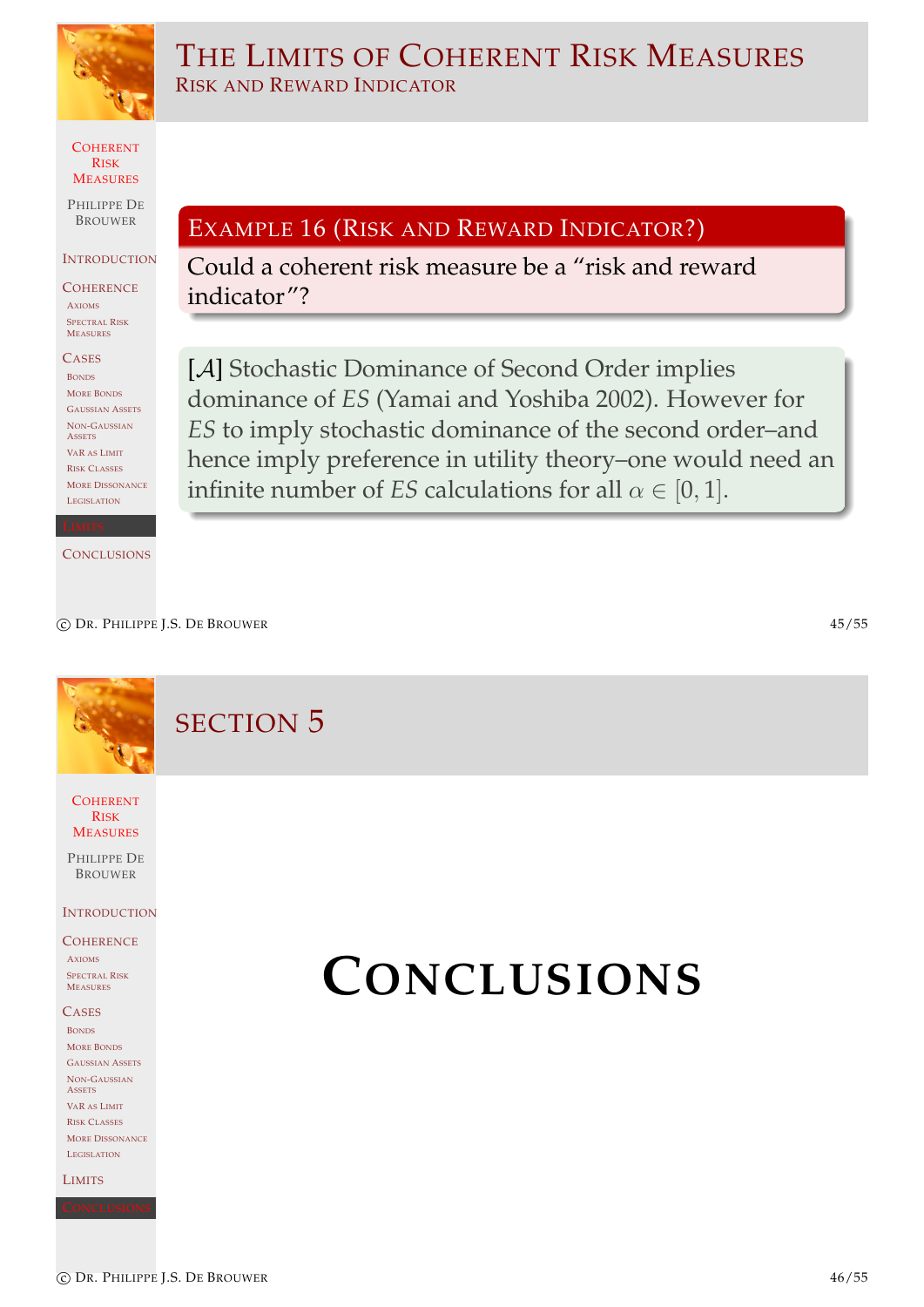

## **CONCLUSIONS** COHERENCE DOES MATTER AND ITS IMPORTANCE CANNOT BE UNDERESTIMATED

**COHERENT** RISK **MEASURES** 

PHILIPPE DE BROUWER

### **INTRODUCTION**

**COHERENCE** AXIOMS SPECTRAL RISK MEASURES

**CASES** BONDS MORE BONDS GAUSSIAN ASSETS NON-GAUSSIAN **ASSETS** VAR AS LIMIT RISK CLASSES MORE DISSONANCE **LEGISLATION** 

LIMITS

**1** Coherence does matter.

- 2 An incoherent risk measure will lead to counter-intuitive and dangerous results.
- <sup>3</sup> Hence, it is worth to make a rough estimate about the left tail of the distribution rather than ignoring it.
- 4 Also Coherent Risk measures are a simplified reduction of the complex reality

c DR. PHILIPPE J.S. DE BROUWER 47/55

**COHERENT** RISK **MEASURES** 

PHILIPPE DE BROUWER

BIBLIOGRAPHY

**REFERENCES** 

[N](#page-0-0)OMENCLATURE **BACK-MATTER**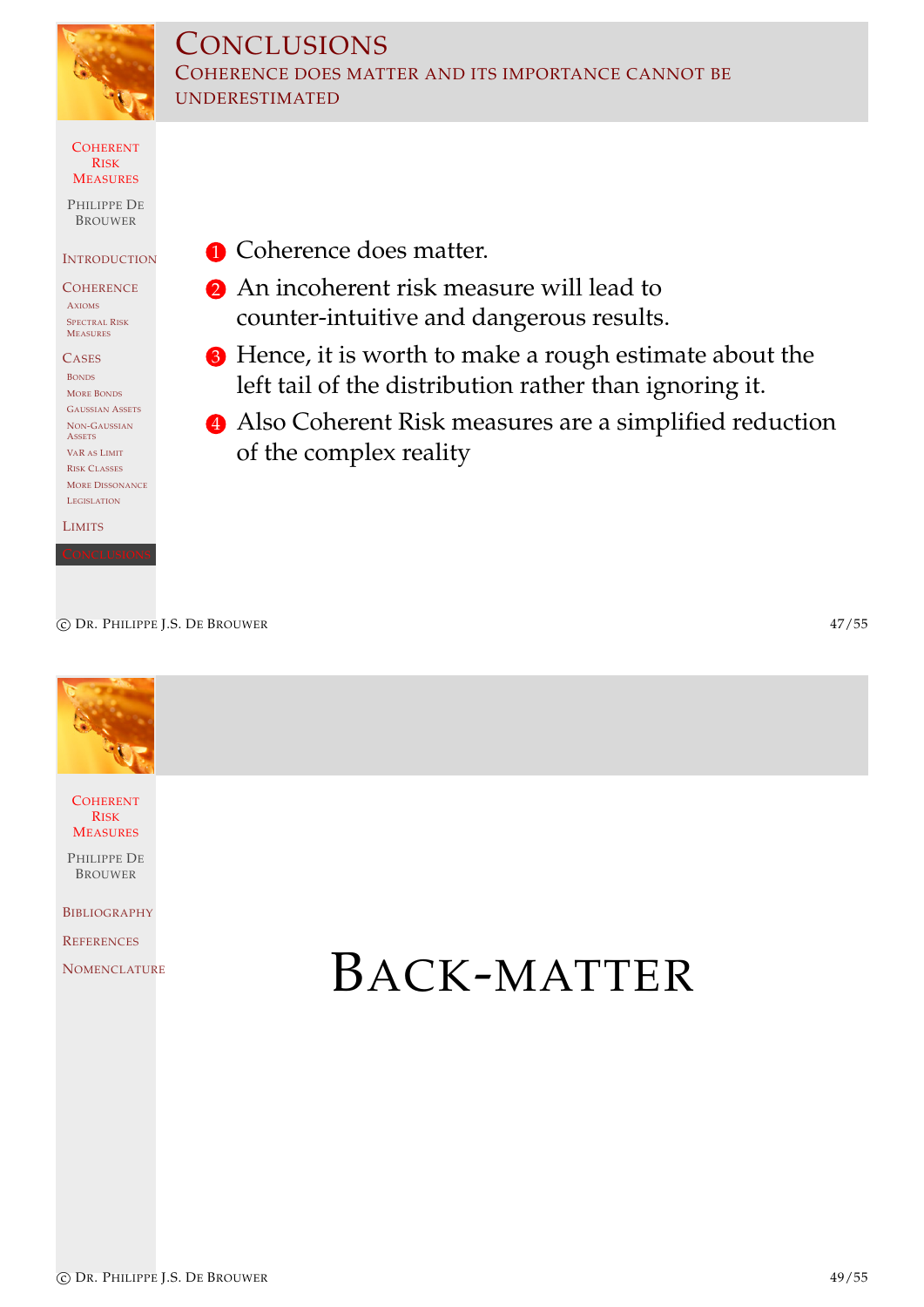

SECTION<sub>6</sub>

**COHERENT** RISK MEASURES

PHILIPPE DE BROUWER

**REFERENCES** 

**NOMENCLATURE** 

# **BIBLIOGRAPHY**

C DR. PHILIPPE J.S. DE BROUWER 50/55

<span id="page-24-5"></span><span id="page-24-4"></span><span id="page-24-3"></span><span id="page-24-2"></span><span id="page-24-1"></span><span id="page-24-0"></span>

|                                                                                                                                  | <b>BIBLIOGRAPHY I</b>                                                                                                                                                                                                                                                                                                                                                                                                                                                                                                                                                                                                                                                                                                                                                                                                                                                                                                                      |
|----------------------------------------------------------------------------------------------------------------------------------|--------------------------------------------------------------------------------------------------------------------------------------------------------------------------------------------------------------------------------------------------------------------------------------------------------------------------------------------------------------------------------------------------------------------------------------------------------------------------------------------------------------------------------------------------------------------------------------------------------------------------------------------------------------------------------------------------------------------------------------------------------------------------------------------------------------------------------------------------------------------------------------------------------------------------------------------|
| <b>COHERENT</b><br><b>RISK</b><br><b>MEASURES</b><br>PHILIPPE DE<br><b>BROUWER</b><br><b>BIBLIOGRAPHY</b><br><b>NOMENCLATURE</b> | Acerbi, C. (2002).<br>Spectral measures of risk: a coherent representation of subjective risk aversion.<br>Journal of Banking & Finance 26(7), 1505-1518.<br>Acerbi, C. and D. Tasche (2002).<br>Expected shortfall: a natural coherent alternative to value at risk.<br>Economic Notes 31(2), 379-388.<br>Artzner, P., F. Delbaen, J.-M. Eber, and D. Heath (1997).<br>Thinking coherently.<br>Risk 10(11), 68-71.<br>Artzner, P., F. Delbaen, J.-M. Eber, and D. Heath (1999).<br>Coherent measures of risk.<br>Mathematical finance 9(3), 203-228.<br>Bernoulli, D. (1738).<br>Specimen theoriae novae de mensura sortis.<br>Comentarii Academiae Scientiarum Imperialis Petropolitanae Tomus V, 175-192.<br>De Brouwer, P. J. S. (2012).<br>Maslowian Portfolio Theory, a Coherent Approach to Strategic Asset Allocation.<br>Brussels: VUBPress.<br>Fisher, I. (1906).<br>The nature of capital and income.<br>The Macmillan Company. |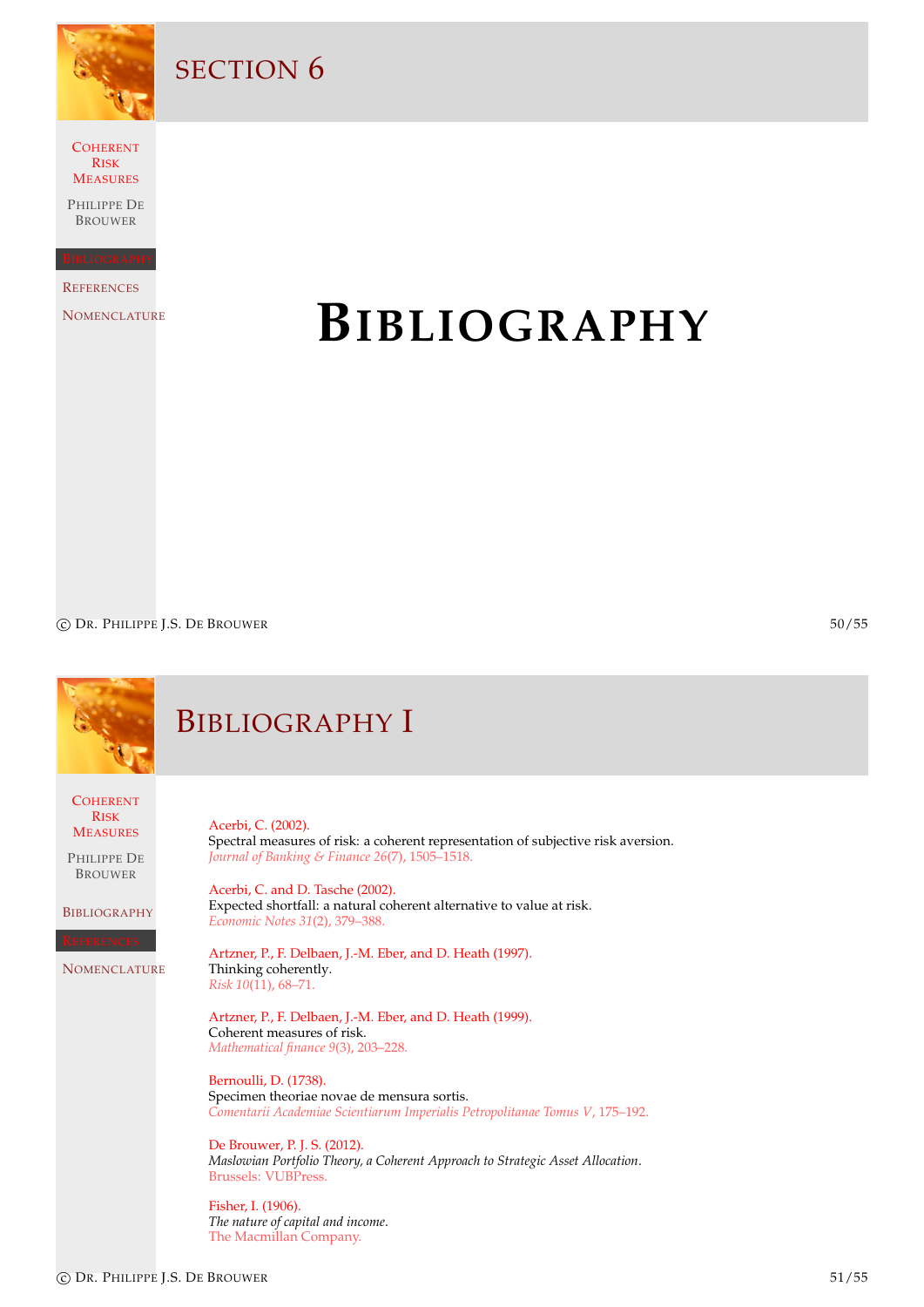|                                                                                                                                  | <b>BIBLIOGRAPHY II</b>                                                                                                                                                                                                                                                                                                                                                                                                                                                                                                                                                                                                                                                                                                                                                                                                                                                                                                                                          |
|----------------------------------------------------------------------------------------------------------------------------------|-----------------------------------------------------------------------------------------------------------------------------------------------------------------------------------------------------------------------------------------------------------------------------------------------------------------------------------------------------------------------------------------------------------------------------------------------------------------------------------------------------------------------------------------------------------------------------------------------------------------------------------------------------------------------------------------------------------------------------------------------------------------------------------------------------------------------------------------------------------------------------------------------------------------------------------------------------------------|
| <b>COHERENT</b><br><b>RISK</b><br><b>MEASURES</b><br>PHILIPPE DE<br><b>BROUWER</b><br><b>BIBLIOGRAPHY</b><br><b>NOMENCLATURE</b> | Heath, T. L. (1909).<br>The Thirteen Books of Euclid's Elements, translated from the text of Heiberg with introduction and commentary<br>(second edition with revised additions ed.).<br>New York: Dover Publications Inc.<br>Markowitz, H. M. (1952).<br>Portfolio selection.<br>Journal of Finance 6, 77-91.<br>Markowitz, H. M. (1991).<br>Foundations of portfolio theory.<br>Journal of Finance 46(2), 469-477.<br>Marschak, J. (1938).<br>Money and the Theory of Assets.<br>Econometrica, Journal of the Econometric Society, 311-325.<br>Pflug, G. C. (2000).<br>Some remarks on the value-at-risk and the conditional value-at-risk.<br>Probabilistic constrained optimization: Methodology and applications 38, 272-281.<br>Roy, A. D. (1952).<br>Safety first and the holding of assets.<br>Econometrica 20(3), 431-449.<br>Yamai, Y. and T. Yoshiba (2002, Jan).<br>On the validity of value-at-risk: Comparative analysis with expected shortfall. |
|                                                                                                                                  | Monetary and economic studies 20(1), 57–86.                                                                                                                                                                                                                                                                                                                                                                                                                                                                                                                                                                                                                                                                                                                                                                                                                                                                                                                     |

C DR. PHILIPPE J.S. DE BROUWER 52/55

# SECTION 8

**COHERENT** RISK **MEASURES** 

PHILIPPE DE BROUWER

**BIBLIOGRAPHY** 

**REFERENCES** 

<span id="page-25-0"></span>**[N](#page-0-0)OMENCLATURE** 

# **NOMENCLATURE**